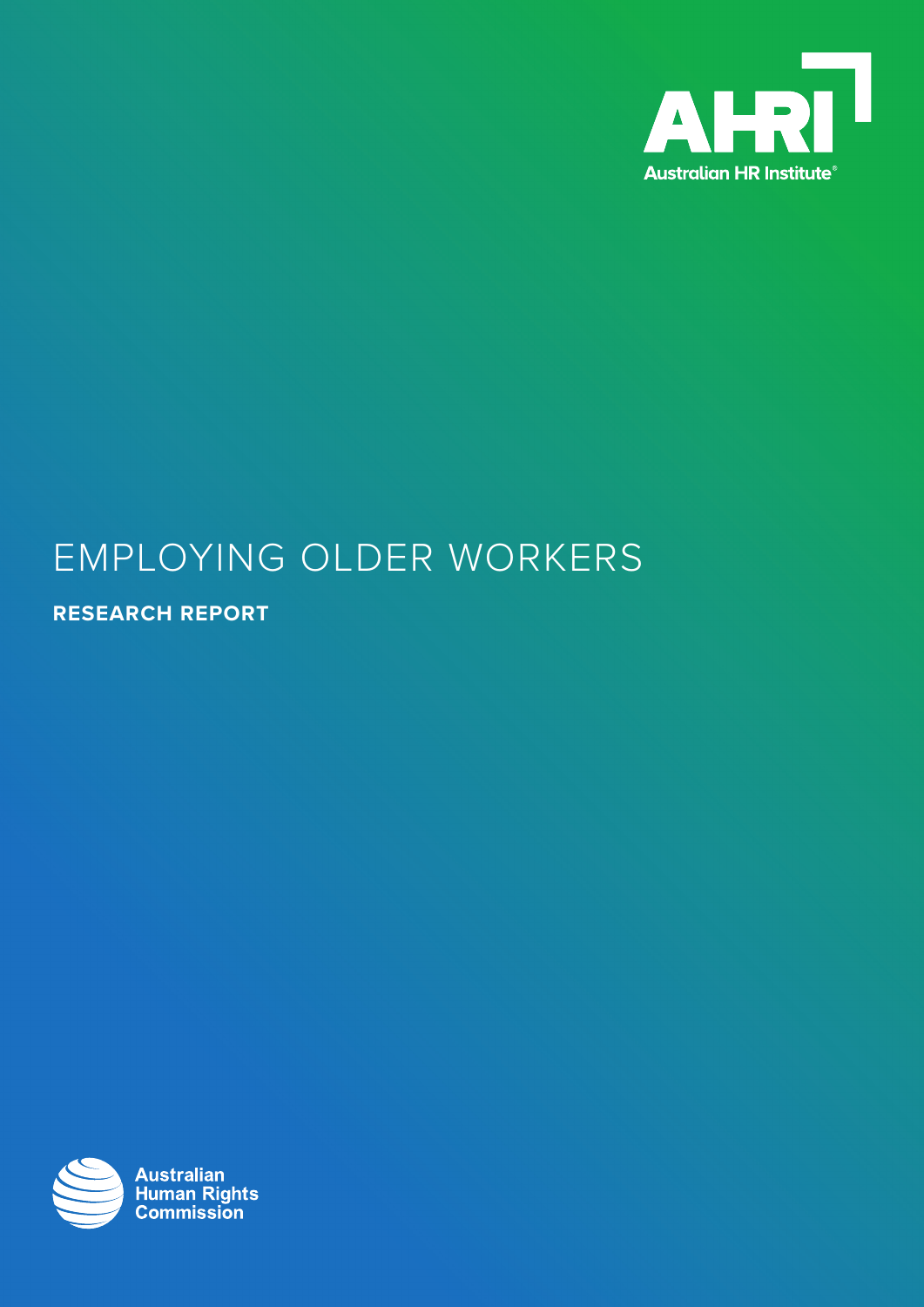### **CONTENTS**

| Foreword                 | З                 |
|--------------------------|-------------------|
| Key findings at a glance | 5                 |
| Demographics             |                   |
| <b>Detailed findings</b> | 8                 |
| Attitudes & perceptions  | 8                 |
| Recruitment              | $12 \overline{ }$ |
| Retention                | 16                |
| Training & development   |                   |

#### **ACKNOWLEDGEMENTS**

| <b>Project Patron:</b>   | Peter Wilson AM & Dr Kay Patterson AO   |
|--------------------------|-----------------------------------------|
| <b>Project Director:</b> | Lyn Goodear, CEO AHRI                   |
| <b>Report Authors:</b>   | Paul Begley, Liz Dunne & Joanna Maxwell |
| Design:                  | <b>Ross Tsai</b>                        |

AHRI would also like to thank its Advisory Research Panel members and Inclusion and Diversity Advisory panel members for their input into this survey. The research team also extends thanks to Senior Lecturer in Employment Studies, Professor David Lain from the Newcastle Business School, for his contribution to the survey development.

#### © Australian Human Rights Commission 2018.

The Australian Human Rights Commission encourages the dissemination and exchange of information<br>presented in this publication and endorses the use of the Australian Governments Open Access and<br>Licensing Framework (AusGOAL)

All material presented in this publication is licensed under the Creative Commons Attribution 4.0 International Licence, with the exception of:

- photographs and images
- the Commission's logo, any branding or trademarks
- where otherwise indicated.

To view a copy of this licence, visit http://creativecommons.org/licenses/by/4.0/legalcode.

In essence, you are free to copy, communicate and adapt the publication, as long as you attribute the Australian Human Rights Commission and abide by the other licence terms.

Please give attribution to: © Australian Human Rights Commission 2018 © Australian HR Institute October 2018.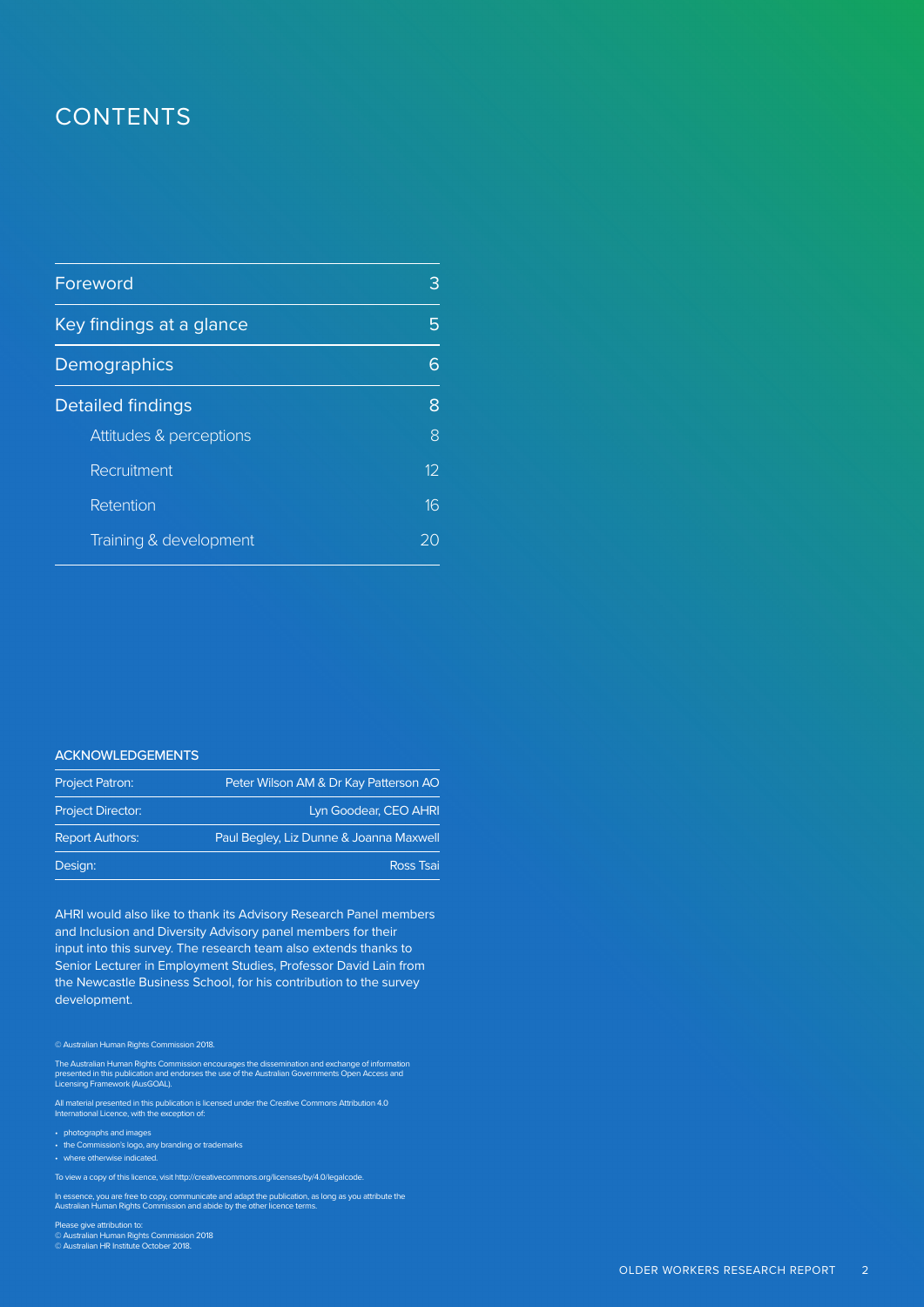### FOREWORD



On behalf of the Chairman and National President of the Australian HR Institute, Peter Wilson AM, I am delighted to be reporting on the findings of this 2018 study in association with the Age Discrimination Commissioner, the Hon Dr Kay Patterson AO of the Australian Human Rights Commission.

It is pleasing to see some

bright signs in the findings that have come out of this research, one being an increase since our 2014 study in the advantages seen in recruiting older workers. More than three quarters of the sample see the experience that older workers bring as a main advantage (76 per cent) and more than two-thirds see the professional knowledge they have acquired as an advantage in recruiting older workers (68 per cent).

With research showing that people are now living increasingly longer lives, purposeful employment is one way to ensure they remain connected and energised. In addition, governments of all stripes are keen to alleviate the fiscal pressures associated with a large cohort of older works drawing on the welfare budget. Hence raising the age at which workers are entitled to claim a pension, is an increasingly mooted policy direction.

Despite those imperatives, there is evidence in this study that employers are not owning that bipartisan policy direction. A sizable minority of around a third of the sample (30 per cent) indicate that their organisation sets an age over which they are reluctant to recruit workers. Somewhat more disquieting is that nearly seven out of ten of that cohort (68 per cent) see 50 years of age or older as the age at which they are unwilling to recruit workers. Contemporary advances in medicine and knowledge about healthy lifestyles mean that many workers aged 50 in today's workforce are relatively young compared with previous generations, and could be expected to work productively for a few more decades. Yet despite a majority of respondents (63 per cent) classifying an older

worker as 60 years of age or older, there appears to be a disconnect between that perception and organisations' willingness to recruit.

The data also shows that around two-thirds of respondents (63 per cent) report a loss of knowledge and key skills with the departure of older workers, only a quarter (26 per cent) report efforts made to capture their knowledge before they exit.

The demographic group leaving the workforce in significant numbers at present is largely made up of the baby-boomer cohort born after the Second World War. That is a disproportionately large cohort, as the name implies, yet only 21 per cent of respondents to this study report their organisation engages in phased retirement practices as a way to manage the loss of intellectual capital.

Workforce planning that includes succession planning is regarded as a core strategic human resource activity, yet the data in this study leads to the conclusion that organisations may not be giving it the attention it deserves. If that is true, it's a conclusion that should sound an alarm signal to HR practitioners with respect to organisational sustainability.

A valued HR partner to the business is responsible for alerting the organisation to the risks involved in neglecting to correct a workforce planning gap, for exercising the influence to make it an imperative for action, and for making it happen. To the extent that there are gaps in this area of practice, AHRI's answer is to ensure that HR practitioners we certify are equipped with the judgement to foresee workforce planning gaps, and the expertise to ensure corrective action is taken.

لدىتەك

Lyn Goodear, FAHRI GAICD Chief Executive Officer Australian HR Institute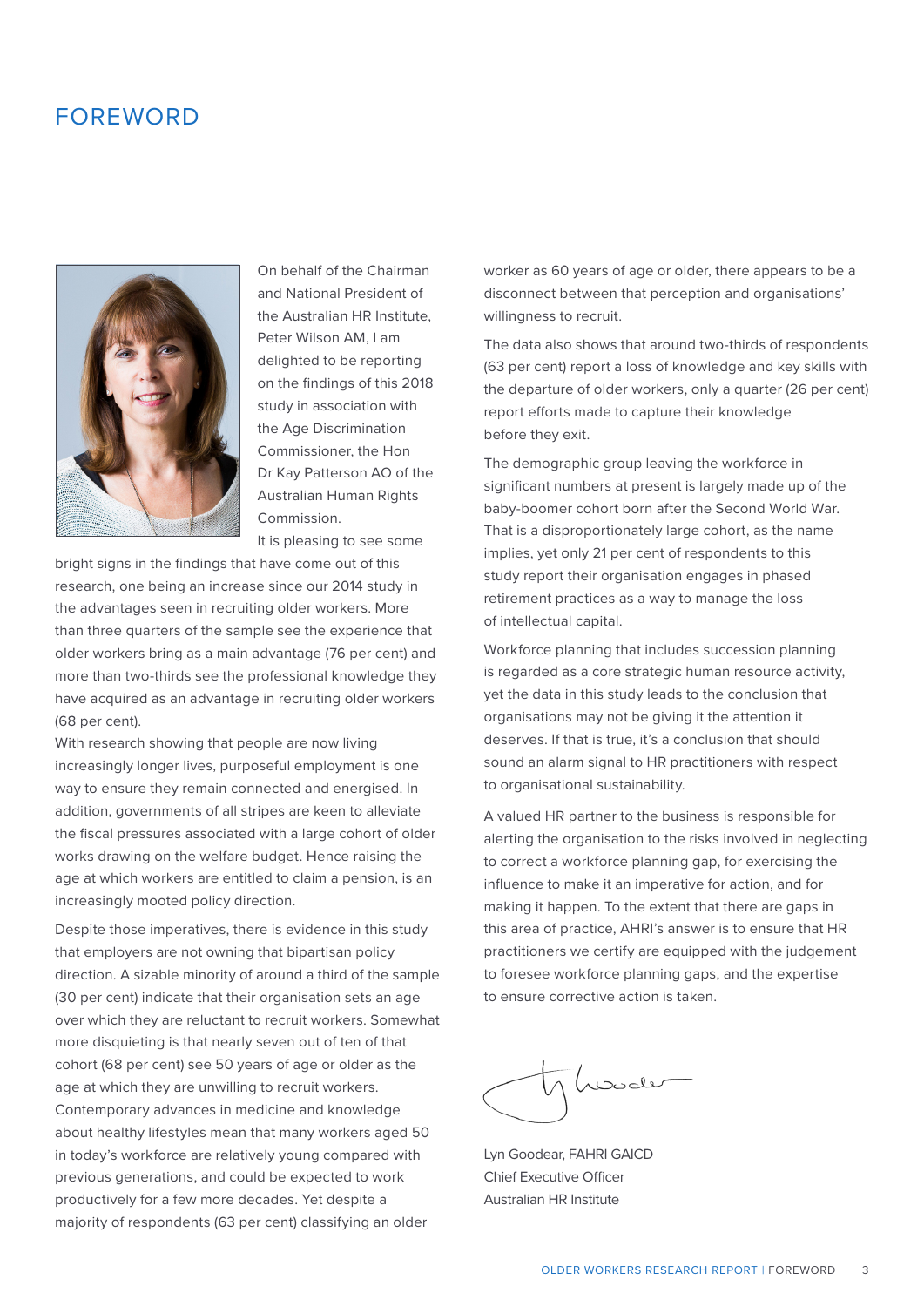### FOREWORD



It has been a pleasure for the Australian Human Rights Commission (AHRC) to support this research project.

Ageism and workplace age discrimination were the key focus of the AHRC's 2015 National Prevalence Survey of Age Discrimination in the Workplace, which found over a quarter of Australians aged 50 plus

had experienced some form of age discrimination in the preceding two years. Our 2016 Willing To Work Report report identified recruitment practices and HR policies as key levers for change in this area.

For these reasons it is particularly encouraging to note some positive shifts emerging from this research in the relatively short time since the 2014 AHRI study.

There has been an increase in the percentage of respondents saying there was no difference between the generations at work across a range of categories. Markers included a 14 per cent increase in people indicating no difference between older and younger workers on technology skills and abilities, a positive sign that the so-called 'digital divide' is shrinking.

Almost a third of respondents still disclose that there is an age above which they will not recruit, with over two thirds of those respondents suggesting that age is 50. However, it is good to see that the number of respondents indicating no age restriction at all has jumped in the four years between surveys from 29 per cent to 55 per cent. This is a good sign.

Nearly two-thirds of respondents define an 'older' worker as a person aged 61 years or more, an important upwards trend since 2014 given that Australian Bureau of Statistics data show that increasing numbers of people want to retire later (if at all). As we live longer and healthier lives it is crucial for people to be able to contribute through the paid workforce for financial reasons and because such engagement contributes to a sense of meaning or

purpose. It is also valuable more broadly, as research shows that an increase of only 3 per cent in paid employment of Australians over the age of 55 would result in a \$33 billion impact on the national economy every year.

These findings are encouraging. However, a number of indicators are not so positive.

For example, it was disappointing that more than half of the respondents said their organisation has no transition to retirement strategy in place for their workers and that very few offer intergenerational management or unconscious bias training to staff. This is significant because we know that flexible work is key to retaining older workers and also that both workers and managers often find it difficult to have conversations about 'what's next'. We need more change in this area.

It is also of concern that only 26 per cent of organisations capture corporate knowledge when older workers leave, although roughly two-thirds of respondents acknowledge older worker departures have caused a loss of key skills and knowledge in their organisation (an increase of 17 per cent over the 2014 results).

Overall there are some solid gains, but much remains to be done. We look forward to further collaboration with AHRI to build on these improvements.

Ka<sub>g</sub> Pallime<br>I

Dr Kay Patterson, AO Age Discrimination Commissioner Australian Human Rights Commission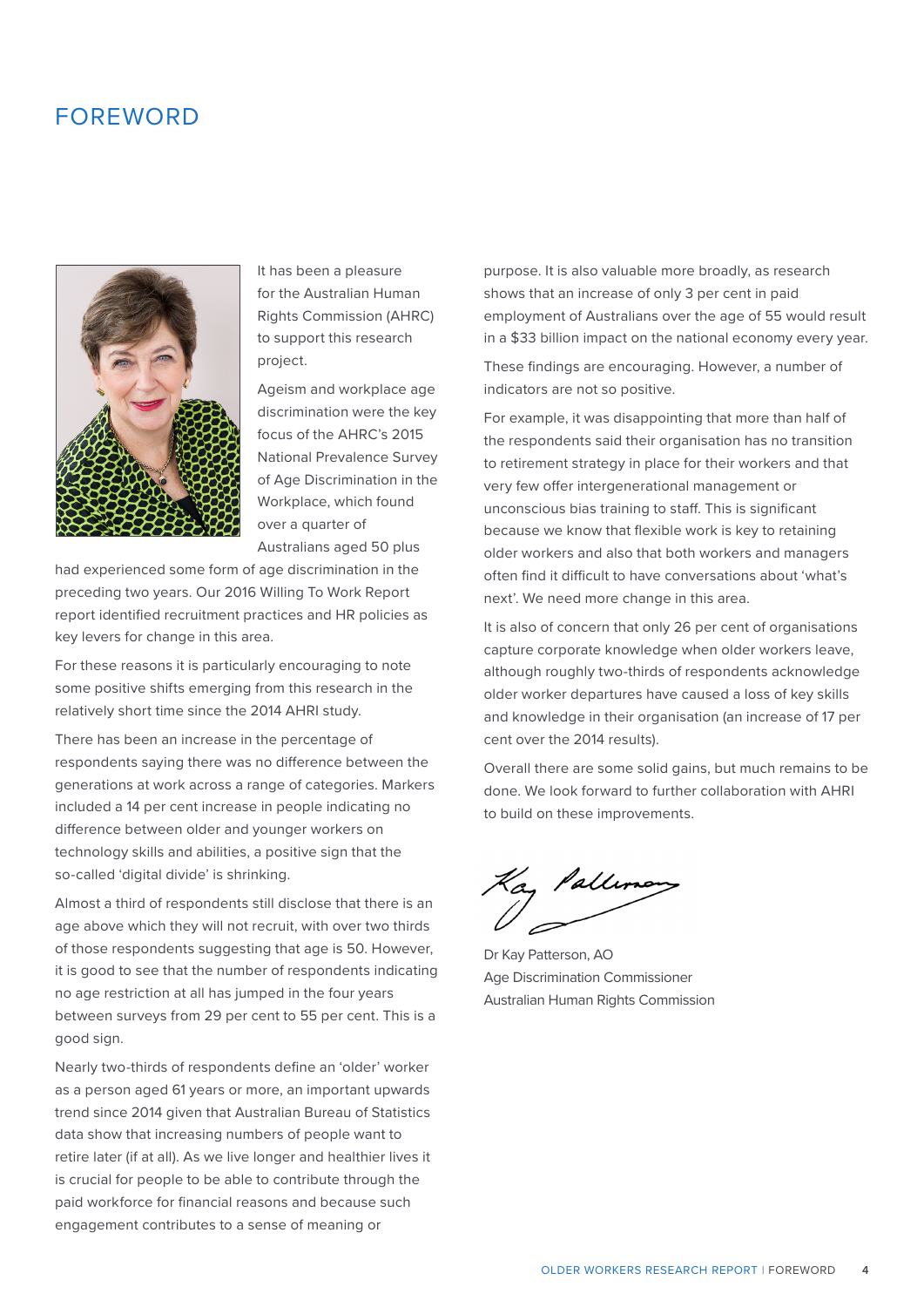### KEY FINDINGS AT A GLANCE

This report is based on a survey of AHRI members conducted in July – August 2018 in association with the Australian Human Rights Commission. Similar surveys were conducted in 2012 and 2014 by AHRI.

- A majority (63 per cent) of respondents classify an older worker as 61 years of age or older, an upwards shift since 2014.
- More than one in three respondents (34 per cent) believe there is no difference between older and younger workers technology skills and abilities, 14 per cent more than in 2014.
- While more than a third of respondents in 2014 (35 per cent) expect to retire between 60–65 years of age, 37 per cent in 2018 expect to retire between 66–70 years of age. Across all categories, there was an increase in responses indicating no differences between generations.
- Flexible work is the top reason respondents cite that would encourage them to remain in the workforce, increasing 8 per cent since 2014.
- Flexible working hours is the most common tool organisations use to retain older workers (76 per cent).
- More than half (56 per cent) of respondent organisations do not have a transition-to-retirement strategy in place.
- Respondents indicate the main advantages of recruiting older workers are the experience they bring (76 per cent) and the professional knowledge they have acquired (68 per cent).
- Fewer 2018 respondents than 2014 report their organisation ensures that job advertising content attracts a full range of ages, and that date of birth details are excluded from job application forms.
- The most common recruitment practices for attracting older workers are reported as offering flexible work arrangements (42 per cent), and training recruitment staff to ensure practices are free of age bias (32 per cent).
- Since 2014, there has been a 5 per cent increase in the number of responses indicating no obstacles in recruiting older workers.
- Almost a third (30 per cent) of respondents indicate their organisation has an age above which they are reluctant to recruit workers. The majority (68 per cent) of respondents disclosing reluctance indicate that there is an unwillingness to hire workers over the age of 50.
- In 2018, the most common reason older workers leave respondent organisations is retirement (77 per cent), a reduction of 6 per cent since 2014.
- Almost two-thirds (63 per cent) of respondents indicate older worker departures have caused a loss of key skills and knowledge in their organisation (an increase of 17 per cent), although only 26 per cent report capturing corporate knowledge from exiting older workers.
- An 8 per cent reduction since 2014 is reported in the 2018 findings respondent organisations using mentoring programs to facilitate knowledge transfer between older and younger workers.
- Only 8 per cent of respondents report that line managers in their organisation are given training on how to manage different generations, though 22 per cent are given training on unconscious bias.
- There is a reported increase of 8 per cent in organisations that seldom or never address age-related bias as part of unconscious bias training since 2014.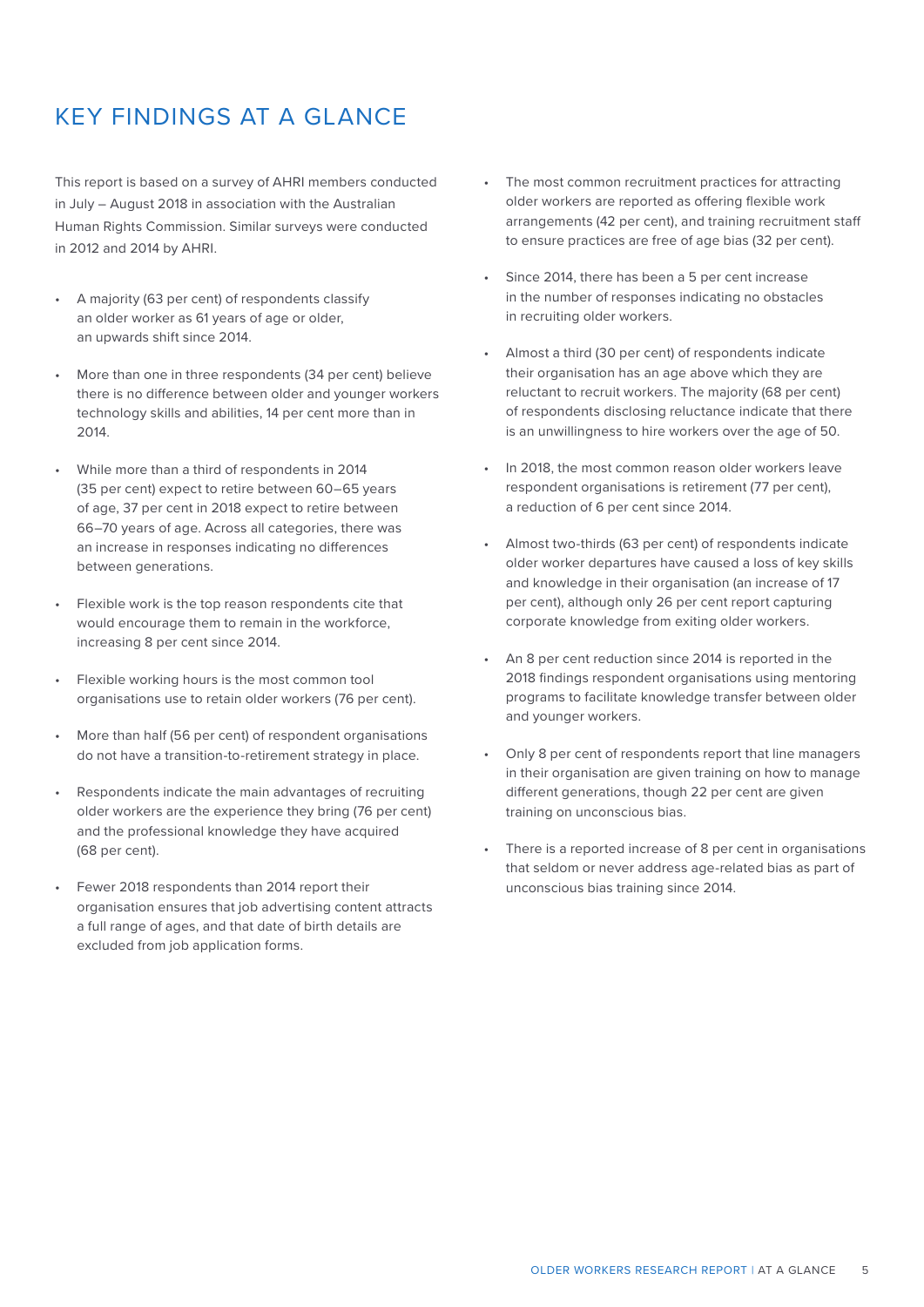### DEMOGRAPHICS

This survey was distributed to the member database of the Australian HR Institute (AHRI) during July and August 2018. It attracted a total of 922 respondents. Respondents were treated anonymously. The survey follows a similar set of questions put to the AHRI database in 2012 and 2014.

The majority of respondents live in a metropolitan area (81 per cent) with approximately two thirds aged between 46 and 65 (62 per cent), as indicated in Figures 1 and 2.

#### FIGURE 1: LOCATION (911 RESPONSES)



#### FIGURE 2: AGE (914 RESPONSES)



Nearly eight out of ten respondents identified themselves as female (76 per cent), 23 per cent as male, and 1 percent as other or preferred not to identify, as shown in Figure 3.

#### FIGURE 3: GENDER (913 RESPONSES)



Figure 4 shows that the largest group of respondents work in organisations with more than 1001 employees (36 per cent), 32 per cent work in organisations with between 101 – 1000 employees, almost a fifth (17 per cent) from organisations between 16 – 100, and a smaller proportion are sole proprietors or small organisations (15 per cent).

#### FIGURE 4: SIZE OF ORGANISATION (909 RESPONSES)



The majority of respondents (44 per cent) work in the private sector, over a third (34 per cent) work in the public sector, almost a fifth (18 per cent) work in the Not-for-Profit sector, and 4 per cent in other sectors shown in Figure 5.

#### FIGURE 5: ORGANISATIONAL SECTOR (912 RESPONSES)

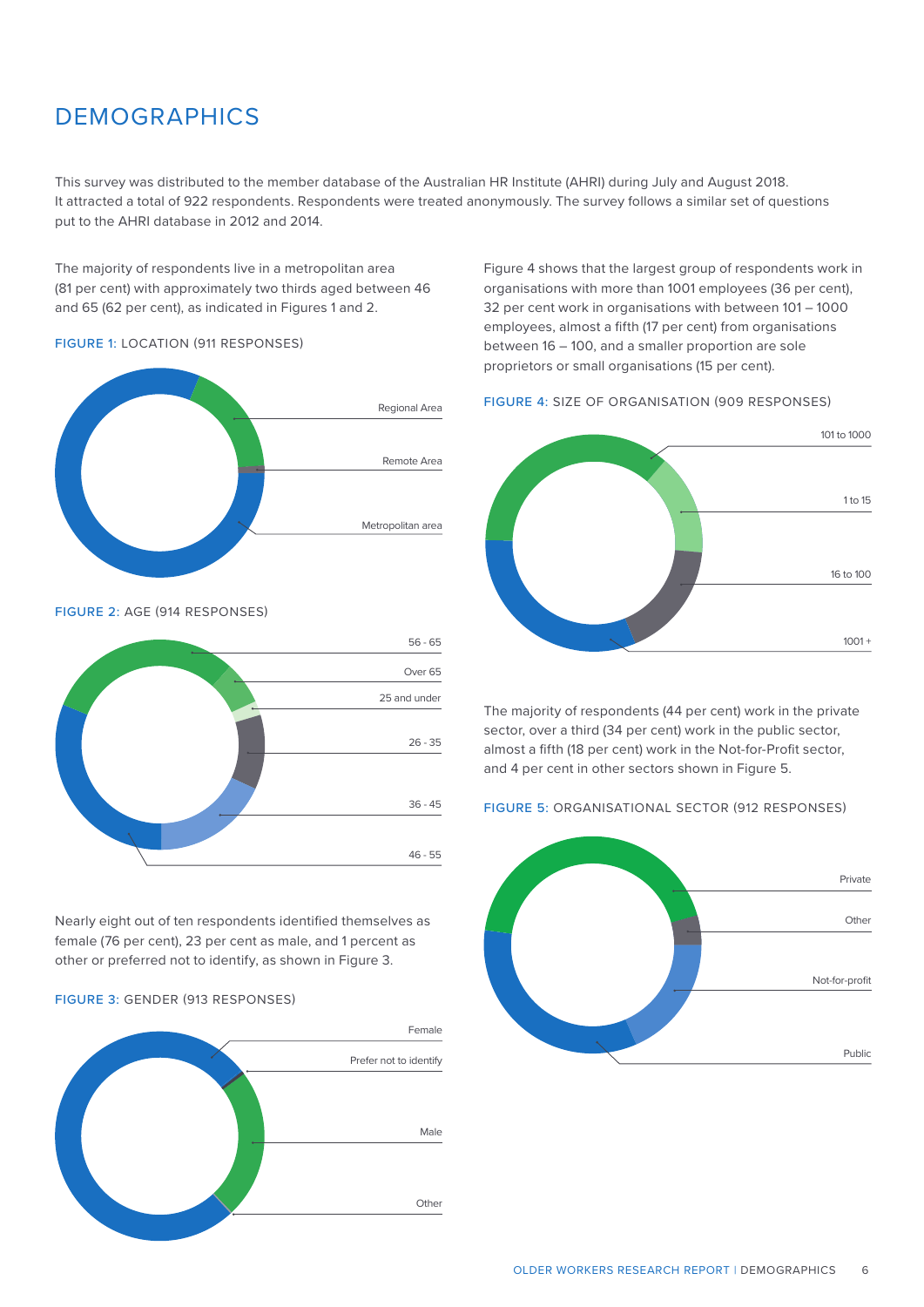### DEMOGRAPHICS

Figure 6 shows three quarters (76 per cent) of respondents work full time, a quarter (20 per cent) work part-time or casually, and the remaining 4 per cent unemployed.

#### FIGURE 6: EMPLOYMENT STATUS (913 RESPONSES)



Table 1 shows a wide spread of industry sectors among respondents, with the largest groups being health care and social assistance (15 per cent), education and training (14 per cent), and professional, scientific and technical services (14 per cent).

#### TABLE 1: INDUSTRY SECTOR (910 RESPONSES)

| Answer                                          | Percent |
|-------------------------------------------------|---------|
| <b>Health Care and Social Assistance</b>        | 14.84%  |
| <b>Education and Training</b>                   | 13.96%  |
| Professional, Scientific and Technical Services | 13.63%  |
| <b>Public Administration and Safety</b>         | 978%    |
| <b>Financial and Insurance Services</b>         | 5.60%   |
| Manufacturing                                   | 4.62%   |
| Transport, Postal and Warehousing               | 3.52%   |
| Construction                                    | 3.30%   |
| <b>Administration and Support Services</b>      | 3.08%   |
| Electricity, Gas, Water and Waste Services      | 2.20%   |
| Agriculture, Forestry and Fishing               | 2.09%   |
| Information Media and Telecommunications        | 1.98%   |
| <b>Arts and Recreation Services</b>             | 1.87%   |
| Retail Trade                                    | 1.76%   |
| <b>Accommodation and Food Services</b>          | 143%    |
| Mining                                          | 0.77%   |
| <b>Wholesale Trade</b>                          | 0.77%   |
| Rental, Hiring and Retails Estate Services      | 0.66%   |
| <b>Other Services</b>                           | 14.18%  |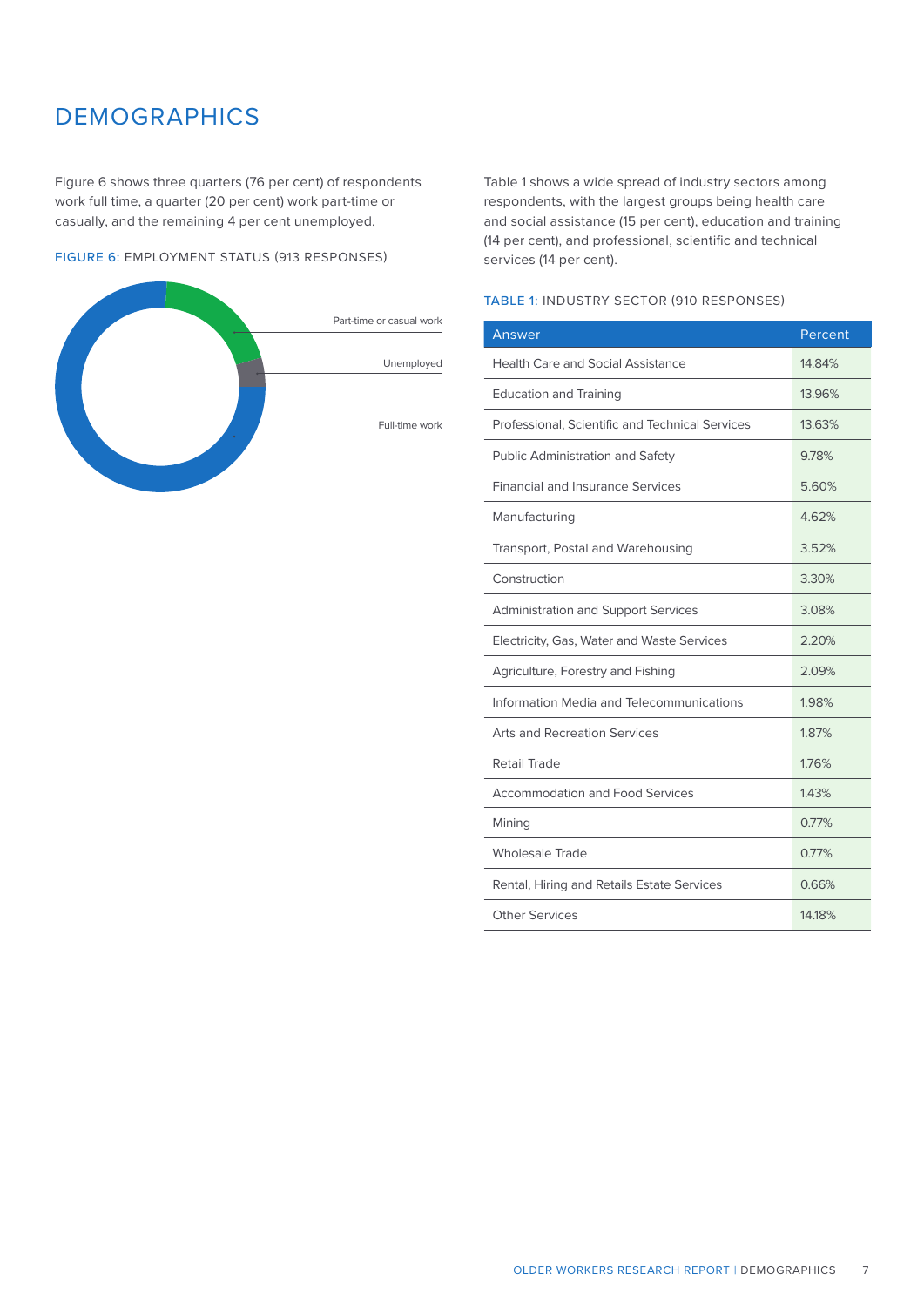### ATTITUDES & PERCEPTIONS

Table 2 shows that the majority (36 per cent) of respondents classify an older worker as aged between 61 – 65 years old, an increase of 3 per cent from the 2014 survey results. Responses indicate a shift in what is considered an older worker, with a reduction in responses between 40 – 60 years old from 44 per cent in 2014, to 37 per cent in 2018. Responses indicate an increase in classifying older workers as 61 years old or above from 56 per cent in 2014, to 63 per cent in 2018.

#### TABLE 2: AT WHAT AGE WOULD YOU CLASIFY SOMEONE AS AN OLDER WORKER? (834 RESPONSES)

| <b>ANSWER</b> | 2014   | 2018   |
|---------------|--------|--------|
| $40 - 45$     | 1.56%  | 0.72%  |
| $46 - 50$     | 4.03%  | 5.04%  |
| $51 - 55$     | 12.51% | 10.79% |
| $56 - 60$     | 25.44% | 20.50% |
| $61 - 65$     | 32.58% | 35.97% |
| $66 - 70$     | 16.75% | 18.82% |
| $71 - 75$     | 5.05%  | 5.40%  |
| $75+$         | 2.09%  | 2.76%  |

Table 3 shows that approximately a third (32 per cent) of the respondent's workforces comprise of between 11 – 25 per cent of workers over 55 years old, consistent with trends in 2012 (32 per cent), and 2014 (35 per cent). Responses indicate an increase in organisations with workforces comprising of less than 5 per cent of workers over 55 years old in 2018 (13 per cent) since 2014 (5 per cent). Responses for the 26 – 50 per cent range remained stable between 2014 (28 per cent) and 2018 (27 per cent).

#### TABLE 3: APPROXIMATELY WHAT PROPORTION OF YOUR ORGANISATION'S CURRENT WORKFORCE IS OVER 55 YEARS OF AGE? (824 RESPONSES)

| <b>ANSWER</b> | 2012   | 2014   | 2018   |
|---------------|--------|--------|--------|
| Less than 5%  | 14.13% | 5.33%  | 13.11% |
| $5\% - 10\%$  | 20.34% | 6.69%  | 16.99% |
| $11\% - 25\%$ | 32.05% | 35.14% | 31.80% |
| $26\% - 50\%$ | 23.23% | 28.32% | 27.43% |
| $51\% - 75\%$ | 7.32%  | 5.90%  | 5.70%  |
| More than 75% | 2.13%  | 1.47%  | 4.98%  |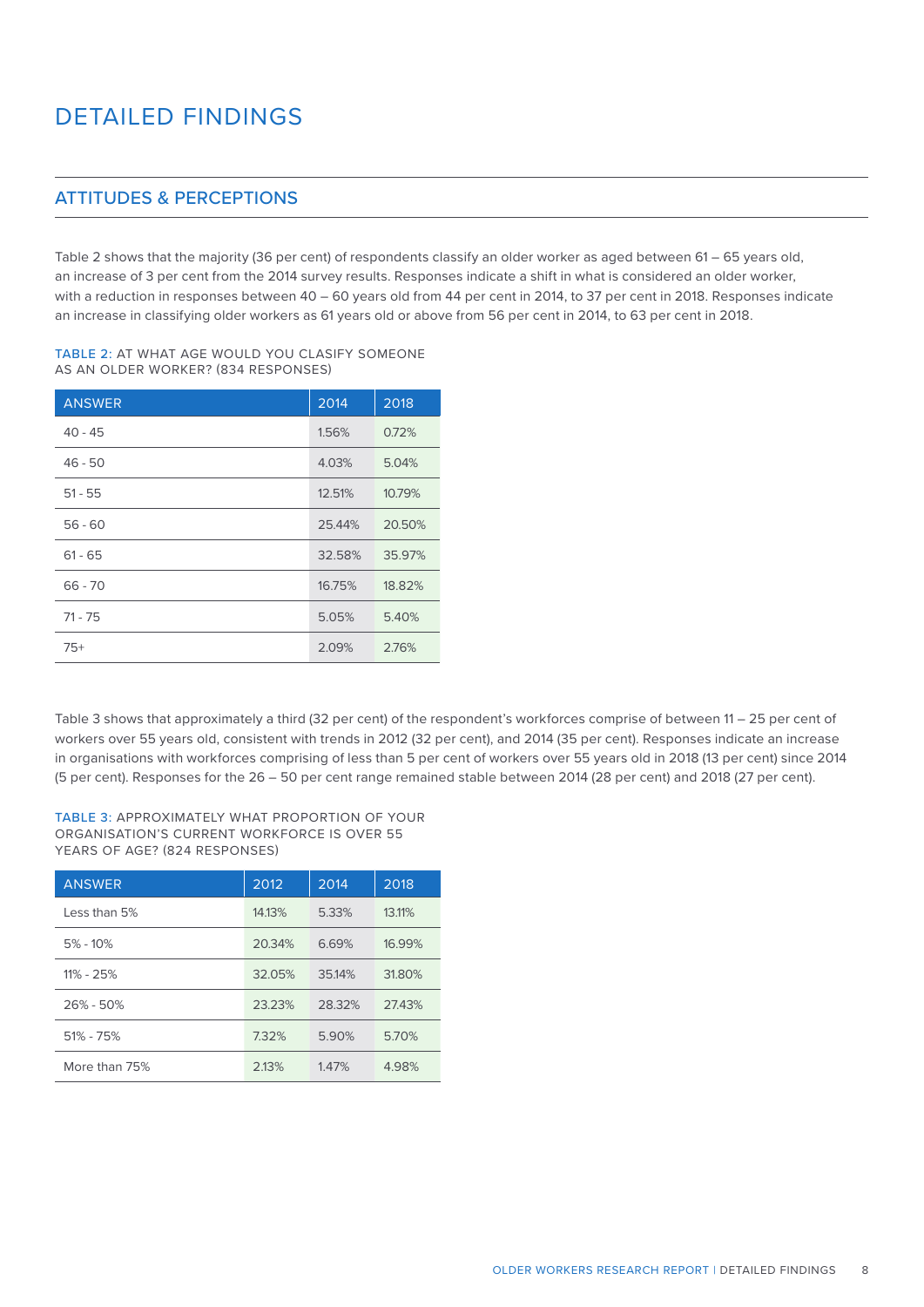### ATTITUDES & PERCEPTIONS

As shown in table 4, there is a general trend of more respondents indicating no difference between workplace behaviours of older and younger workers in 2018 compared to responses in 2014. Workplace behaviours that experienced the largest increase in responses indicating no difference between the age groups included better technology skills (14 per cent), higher energy levels (12 per cent), and more physically capable (11 per cent). Respondents indicated a reduction in older workers being considered more reliable, having greater concentration abilities, and higher attendance compared to younger workers in favour of increased responses to no difference between the two groups.

TABLE 4: LOOKING AT THIS LIST OF TRAITS, INDICATE HOW YOU BELIEVE OLDER AND YOUNGER WORKERS COMPARE (841 RESPONSES)

|                               | <b>OLDER WORKERS</b> |        | <b>YOUNGER WORKERS</b> |        |        | <b>NO DIFFERENCE</b> |
|-------------------------------|----------------------|--------|------------------------|--------|--------|----------------------|
| <b>ANSWER</b>                 | 2014                 | 2018   | 2014                   | 2018   | 2014   | 2018                 |
| More reliable                 | 69.06%               | 59.69% | 0.43%                  | 1.07%  | 30.51% | 39.24%               |
| More loyal                    | 80.32%               | 73.84% | 0.54%                  | 0.48%  | 19.14% | 25.68%               |
| Higher job performance        | 23.40%               | 16.05% | 9.15%                  | 9.87%  | 67.44% | 74.08%               |
| More creative                 | 5.03%                | 3.45%  | 53.03%                 | 50.77% | 41.94% | 45.78%               |
| Greater concentration         | 43.32%               | 35.08% | 7.82%                  | 6.78%  | 48.86% | 58.15%               |
| More committed                | 54.13%               | 50.89% | 1.19%                  | 1.90%  | 44.68% | 47.09%               |
| Higher energy levels          | 2.06%                | 2.73%  | 62.93%                 | 50.18% | 35.01% | 47.09%               |
| Greater awareness             | 58.02%               | 54.70% | 5.25%                  | 6.18%  | 36.73% | 39.12%               |
| More able to adapt to change  | 7.74%                | 6.90%  | 48.08%                 | 46.61% | 44.18% | 46.49%               |
| More physically capable       | 0.07%                | 1.31%  | 73.53%                 | 62.07% | 25.70% | 36.62%               |
| Greater career ambition       | 1.68%                | 1.43%  | 74.53%                 | 66.71% | 23.80% | 31.87%               |
| Higher attendance             | 60.65%               | 51.61% | 1.14%                  | 1.90%  | 38.22% | 46.49%               |
| Better technology skills      | 1.89%                | 0.59%  | 77.38%                 | 64.80% | 20.73% | 34.60%               |
| More able to cope with stress | 44.17%               | 44.11% | 6.50%                  | 4.88%  | 49.32% | 51.01%               |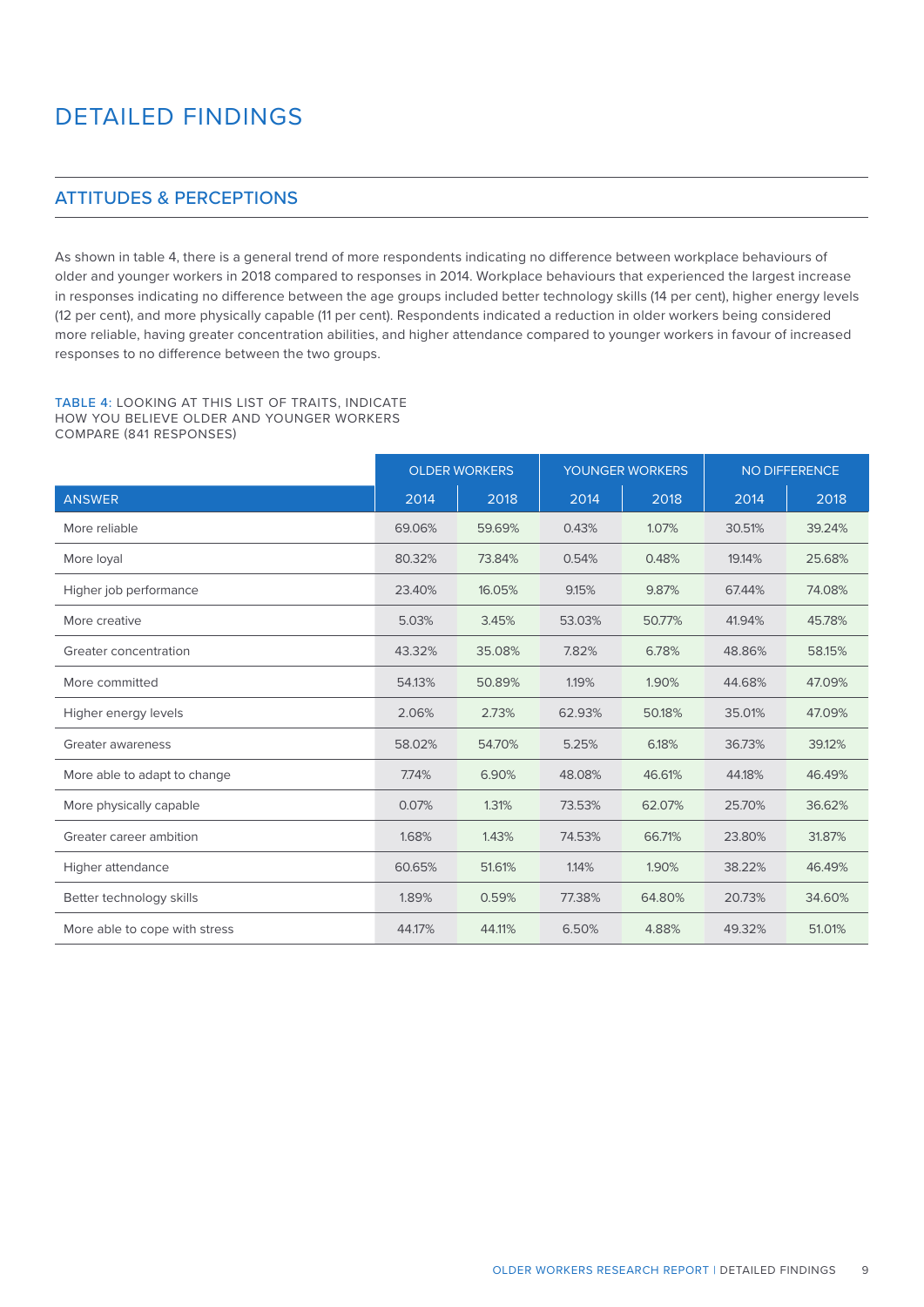### ATTITUDES & PERCEPTIONS

Responses in table 5 indicate an upwards trend in expected retirement ages from a majority (35 per cent) determining 61 – 65 years old in 2014, to 37 per cent indicating 66 – 70 years old in 2018.

TABLE 5: AT WHAT AGE DO YOU PERSONALLY EXPECT TO RETIRE? (837 RESPONSES)

| <b>ANSWER</b> | 2014   | 2018   |
|---------------|--------|--------|
| $40 - 45$     | 0.21%  | 0.12%  |
| $46 - 50$     | 0.21%  | 0.48%  |
| $51 - 55$     | 2.03%  | 1.43%  |
| $56 - 60$     | 13.69% | 10.75% |
| $61 - 65$     | 34.71% | 29.51% |
| $66 - 70$     | 31.87% | 37.40% |
| $71 - 75$     | 10.64% | 12.78% |
| $75+$         | 6.63%  | 7.53%  |

When asked what would most encourage you to remain in the workforce for longer, the trends evident in 2014 were the same for 2018 responses as shown in table 6. Flexible work options (40 per cent), job satisfaction (28 per cent), and the option of phased retirement (15 per cent) remained the top three reasons to remain working. Responses to flexible work options increased by 8 per cent since 2014, with job satisfaction declining by 9 per cent.

TABLE 6: PERSONALLY, WHAT WOULD MOST ENCOURAGE YOU TO REMAIN IN THE WORKFORCE FOR LONGER? (835 RESPONSES)

| <b>ANSWER</b>                          | 2014   | 2018   |
|----------------------------------------|--------|--------|
| Flexible work options                  | 31.80% | 39.76% |
| Job satisfaction                       | 37.32% | 28.14% |
| Option of phased retirement            | 15.71% | 15.21% |
| Higher wages                           | 5.95%  | 4.67%  |
| Promotion opportunities                | 3.06%  | 3.83%  |
| Training and development opportunities | 1.93%  | 2.63%  |
| Other                                  | 4.24%  | 5.75%  |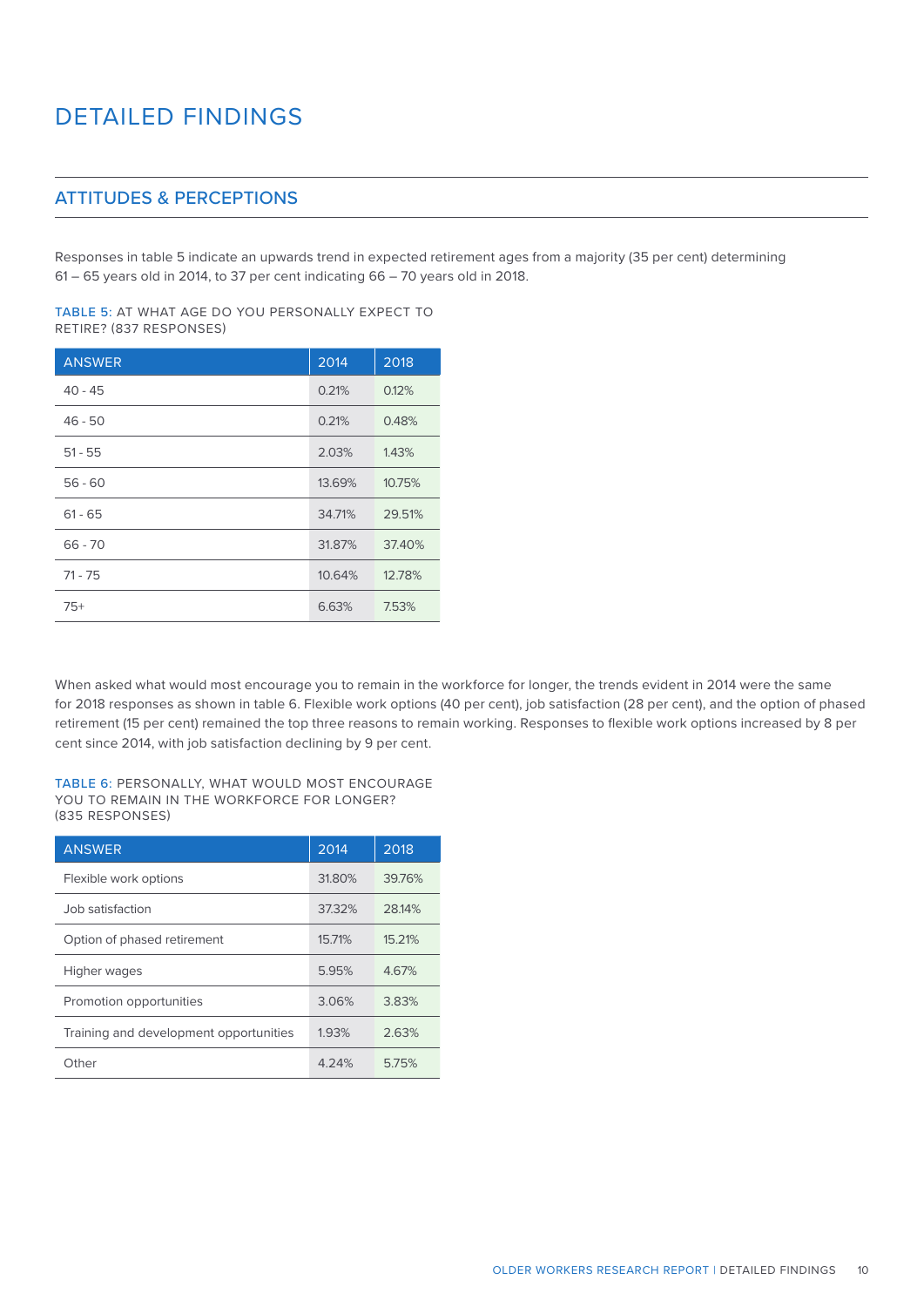### ATTITUDES & PERCEPTIONS

As seen in table 7, this year participants were asked if their organisation consults with older workers on issues that are of specific concern to their workplace. More than half (52 per cent) of respondents indicated their organisations does not consult with older workers, with 18 per cent unsure. A fifth (21 per cent) of respondents indicate their workplace does consult with older workers, with 9 per cent planning to in the future.

TABLE 7: DOES YOUR ORGANISATION CONSULT WITH OLDER WORKERS ON ISSUES THAT ARE OF SPECIFIC CONCERN TO YOUR WORKPLACE? (833 RESPONSES)

| <b>ANSWER</b>      | 2018   |
|--------------------|--------|
| Yes                | 21.25% |
| <b>No</b>          | 51.98% |
| Don't know         | 18.13% |
| Plans to in future | 8.64%  |

Respondents were invited to share what older workers described as issues of specific concern in their workplace. Sample comments from the 222 participants who provided insights are set out below:

#### "Flexible working arrangements"

"Flexibility to attend medical appointments, more annual leave to enjoy time with family, reduced working hours, requiring more time to learn new processes and systems than younger people"

"Discrimination for promotion and feeling undervalued"

"Not given options for phased retirement"

"Transition to retirement, financial planning, access to legal advice"

**"Flexible working arrangements policy is not adhered to in principle, there is still suspicion by managers that staff who work from home are not actually working the required 7:30hrs per day"**

"Career opportunities removed over 50+ regardless of current classification level. No tailoring of development or concern for older workers. Appalling culture of expected retirement"

### **"Recent survey responses indicate a desire for more L&D opportunities"**

"The rate of change and ability to adapt as a stress point"

"Transition to retirement options, information about superannuation and information about pension and income"

"Workplace safety and higher incidence of manual handling issues due to age related wear and tear"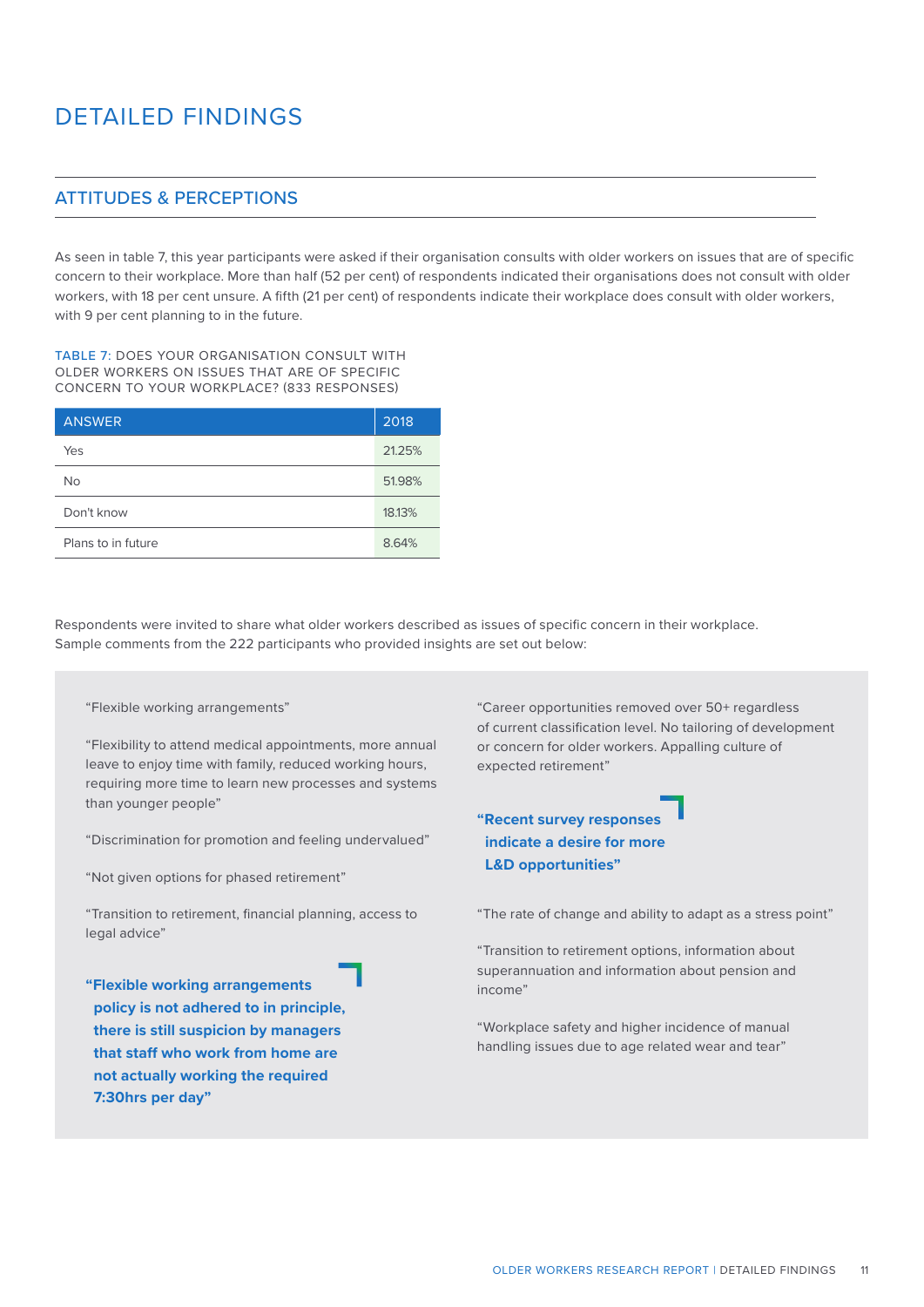#### RECRUITMENT

Table 8 shows a similar trend in the greatest advantages of recruiting older workers between 2014 and 2018 responses. Experience (76 per cent) and professional knowledge (68 per cent) were regarded as the top reasons for employing older workers, with age diversity (36 per cent) the third greatest reason. Responses to reflection of the customer base in the workforce has increased by 4 per cent since 2014, whilst reliability decreased by 13 per cent and better attendance by 10 per cent since 2014.

TABLE 8: WHAT ARE THE GREATEST ADVANTAGES OF RECRUITING OLDER WORKERS FOR YOUR ORGANISATION? (812 RESPONSES)

| <b>ANSWER</b>                       | 2014   | 2018   |
|-------------------------------------|--------|--------|
| Experience                          | 74.26% | 75.74% |
| Professional knowledge              | 64.34% | 68.35% |
| Age diversity                       | 20.62% | 35.47% |
| Reliability                         | 36.08% | 22.66% |
| Reduced turnover                    | 20.87% | 20.07% |
| Leadership                          | 16.19% | 16.63% |
| Reflects customer base in workforce | 10.71% | 15.27% |
| Communication skills                | 10.03% | 8.50%  |
| Better attendance                   | 16.31% | 6.77%  |
| Other                               | 1.29%  | 419%   |
| No advantages                       | 2.46%  | 1.60%  |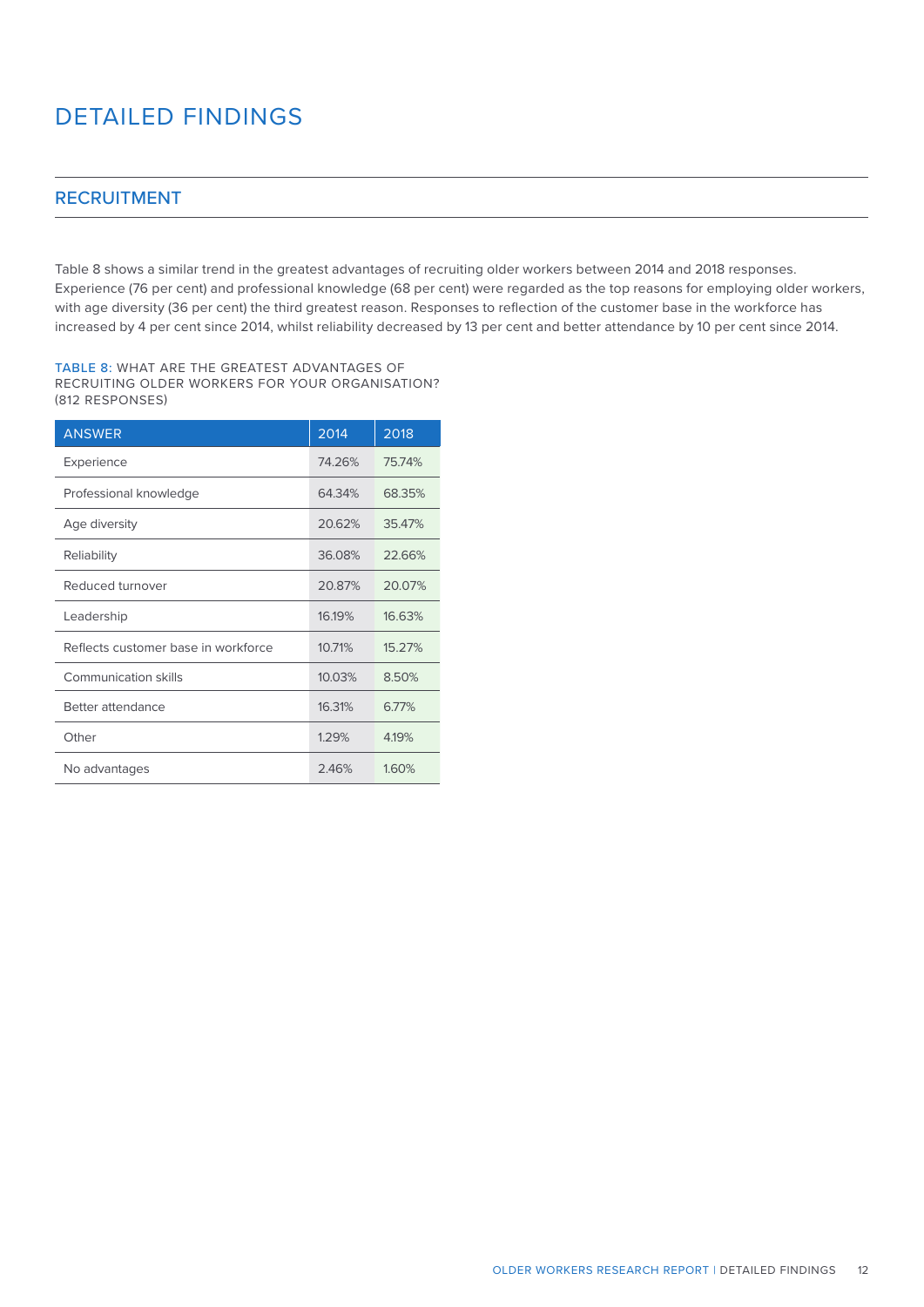#### RECRUITMENT

With respect to recruitment practices, compared with 2014, 9 per cent more respondents indicated offering flexible work arrangements to encourage an age diverse workforce, as seen in table 9. The practice of training staff with recruitment responsibilities to ensure an absence of age bias increased from 28 per cent in 2014 to 32 per cent in 2018.

Since 2014 results, table 9 shows there has been an 11 per cent reported decrease in ensuring recruitment adverts are in locations that attract a full range of age groups. There was a reported decrease of 5 per cent in ensuring the content of adverts attracts a full range of age groups, a 5 percent decrease in excluding date of birth details from application forms, and a 3 percent decrease in ensuring recruitment suppliers have a diversity and inclusion policy.

TABLE 9: WHICH OF THE FOLLOWING RECRUITMENT PRACTICES, IF ANY, DOES YOUR ORGANISATION UNDERTAKE TO ENCOURAGE AN AGE DIVERSE WORKFORCE? (812 RESPONSES)

| <b>ANSWER</b>                                                                                          | 2014   | 2018   |
|--------------------------------------------------------------------------------------------------------|--------|--------|
| Offer flexible working arrangements                                                                    | 33.56% | 42.49% |
| Ensure the content of adverts attract the full range of age groups                                     | 43.50% | 38.30% |
| Train staff with recruitment responsibilities to ensure all recruitment practices are free of age bias | 28.25% | 32.14% |
| Exclude date of birth from application forms                                                           | 32.37% | 27.34% |
| Ensure the location of adverts attracts the full range of age groups                                   | 22.56% | 11.58% |
| Ensure recruitment suppliers have a Diversity & Inclusion policy                                       | 11.87% | 9.37%  |
| Brief recruitment agents to ensure that processes do no disadvantage different age groups              | 13.87% | 9.61%  |
| Proactively recruit older workers into a range of positions                                            | 5.57%  | 5.91%  |
| Use mature age specific job boards to advertise vacancies                                              | 2.26%  | 0.86%  |
| Other                                                                                                  | 1.31%  | 4.80%  |
| No practices undertaken                                                                                | 29.62% | 25.37% |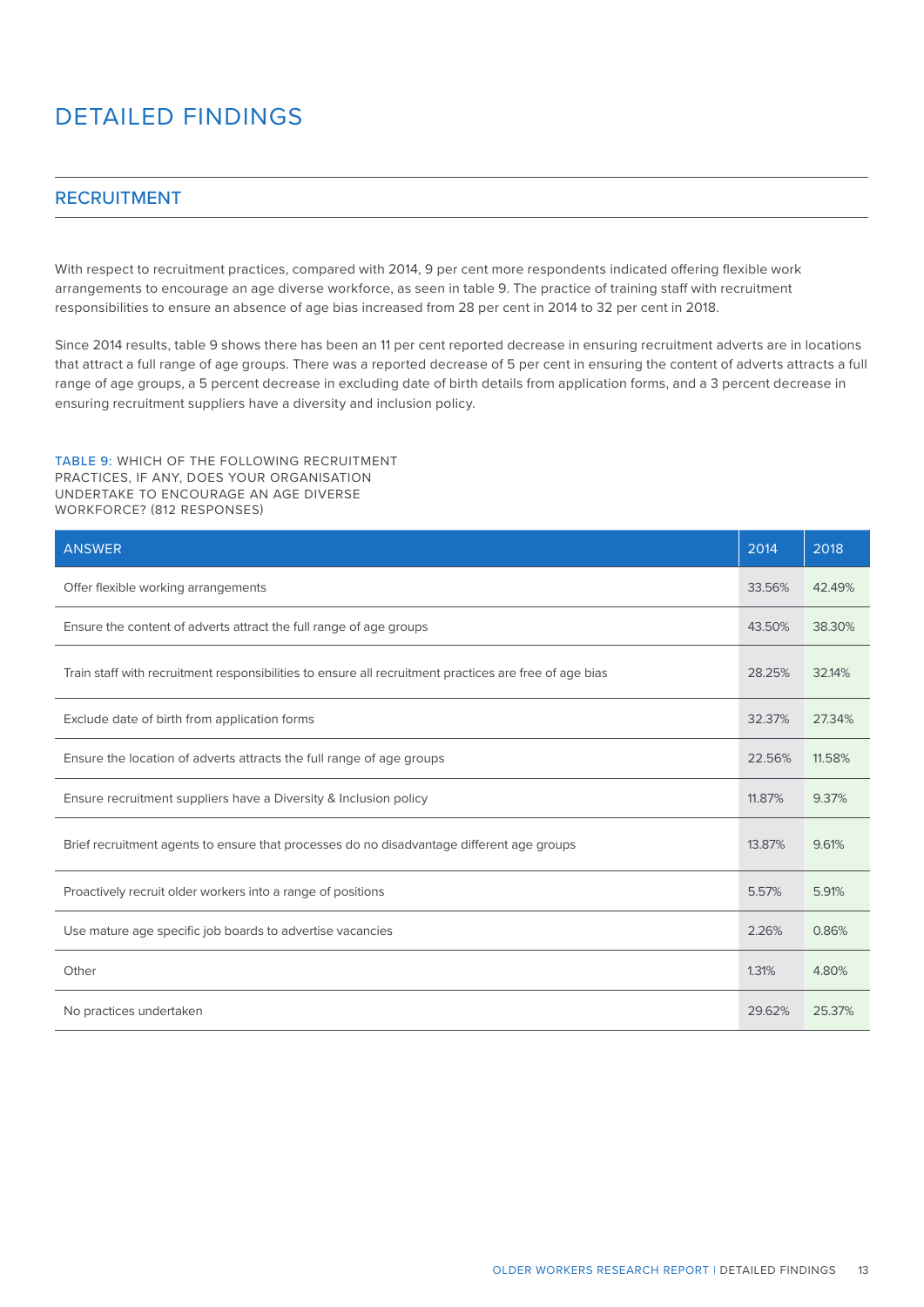#### RECRUITMENT

Table 10 shows an increasing trend in 2018 towards respondents indicating their organisation definitely does not (28 per cent), or probably does not (28 per cent) have an age at which they are reluctant to recruit workers. In 2014 half the respondents (52 per cent) indicated their organisation probably or definitely has an age above which they are reluctant to recruit workers compared to 30 per cent in 2018.

TABLE 10: IS THERE AN AGE ABOVE WHICH YOUR ORGANISATION IS RELUCTANT TO RECRUIT WORKERS? (808 RESPONSES)

| <b>ANSWER</b>  | 2014   | 2018   |
|----------------|--------|--------|
| Definitely not | 7.79%  | 27.72% |
| Probably not   | 21.27% | 27.97% |
| Maybe          | 19.34% | 13.99% |
| Probably       | 28.76% | 23.02% |
| Definitely     | 22.84% | 7.30%  |

When asked to indicate the age range that respondent's organisations are reluctant to recruit workers, 17 per cent of respondents indicated over 60, compared to 2014 where 23 percent indicated over 60, as seen in table 11. In 2014 the overwhelming majority (91 per cent) of respondents indicated a reluctance of their organisation to hire workers 50 years old or above, compared to 68 per cent in 2018, though nearly a quarter (23 per cent) don't know, an option not available in 2014.

TABLE 11: IF THERE IS AN AGE ABOVE WHICH YOUR ORGANISATION IS RELUCTANT TO RECRUIT OLDER WORKERS, WHAT AGE ARE YOU REFERRING TO? (808 RESPONSES)

| <b>ANSWER</b>      | 2014   | 2018   |
|--------------------|--------|--------|
| Over 35            | 1.35%  | 1.03%  |
| Over 40            | 2.08%  | 2.88%  |
| Over 45            | 6.05%  | 4.94%  |
| Over <sub>50</sub> | 16.16% | 10.29% |
| Over 55            | 16.25% | 12.14% |
| Over <sub>60</sub> | 22.38% | 17.49% |
| Over <sub>65</sub> | 16.61% | 14.20% |
| Over 70            | 19.13% | 13.99% |
| Don't know         | N/A    | 23.05% |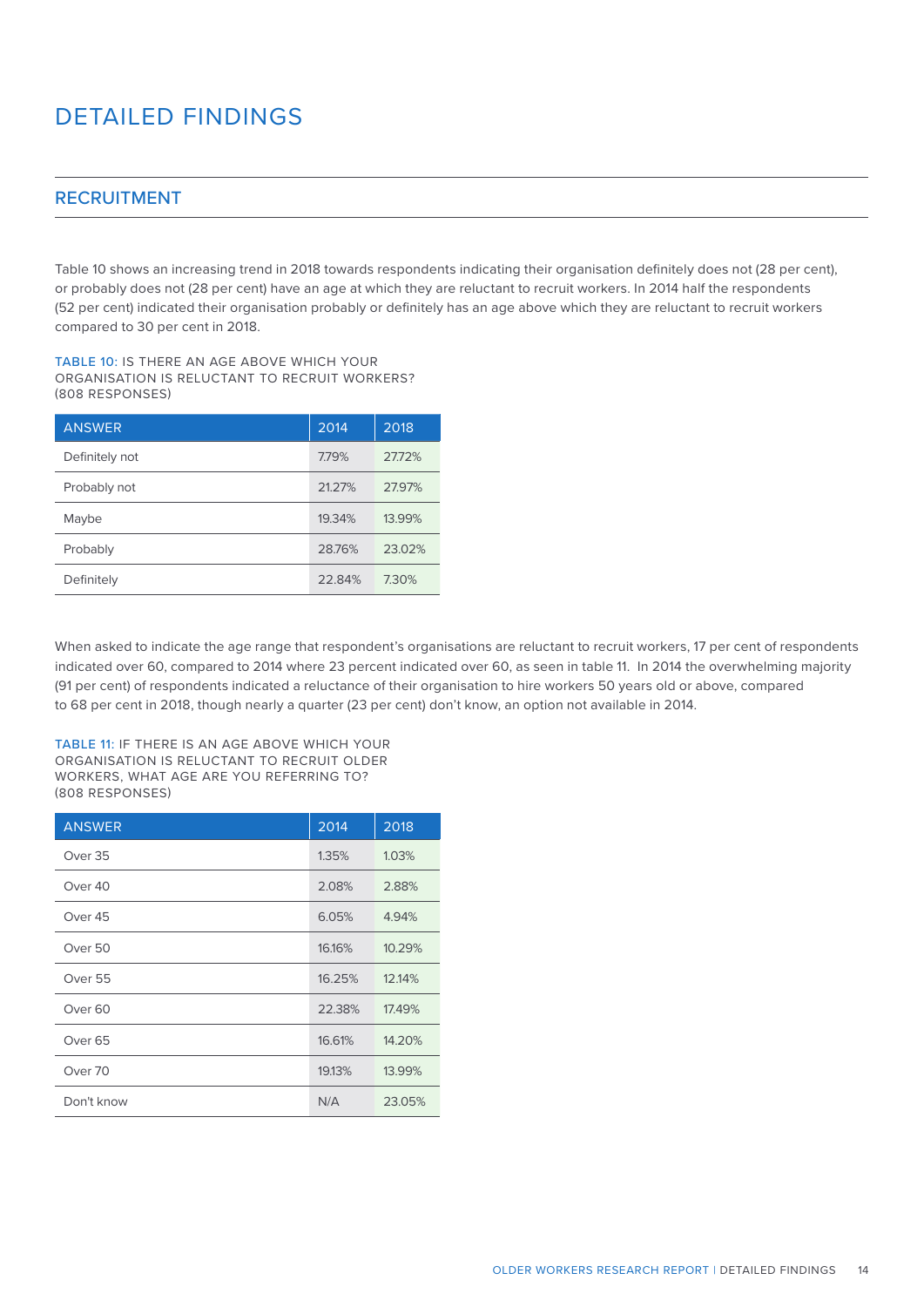#### RECRUITMENT

As indicated in table 12, there was a 5 per cent increase from 2014 (27 per cent) to 2018 (32 per cent) in respondents indicating there are no challenges or obstacles for their organisation in recruiting older workers. There was a reported reduction from the 2014 figure of 7 percent in respondents indicating older workers lack required technological skills (27 per cent) to 2018 (20 per cent), and a 5 percent decrease in salary expectations of older workers as an obstacle in recruitment.

There was a reported increase in respondents indicating a lack of applicants from older workers from 26 per cent in 2014, to 28 per cent in 2018, and a slight increased perception (1 per cent) that a recruitment obstacle is older workers not fitting into the organisation's culture.

TABLE 12: WHAT ARE THE GREATEST OBSTACLES FOR YOUR ORGANISATION IN RECRUITING OLDER WORKERS? (812 RESPONSES)

| <b>ANSWER</b>                                                     | 2014   | 2018   |
|-------------------------------------------------------------------|--------|--------|
| No challenges/obstacles                                           | 27.06% | 32.14% |
| Lack of applicants from older workers                             | 26.13% | 27.59% |
| Older workers lack the technological<br>skills required           | 27.06% | 20.32% |
| Roles available are too<br>physically demanding                   | 29.55% | 16.87% |
| Salary expectation are too high                                   | 20.65% | 15.52% |
| Older workers do not fit into the<br>organisation's culture       | 12.57% | 14.04% |
| Older workers have too much<br>experience for the roles available | 16.11% | 13.42% |
| Older workers' qualifications<br>are out-dated                    | 10.82% | 7.14%  |
| Older workers lack the<br>qualifications required                 | 5.66%  | 419%   |
| Other                                                             | 5.78%  | 13.30% |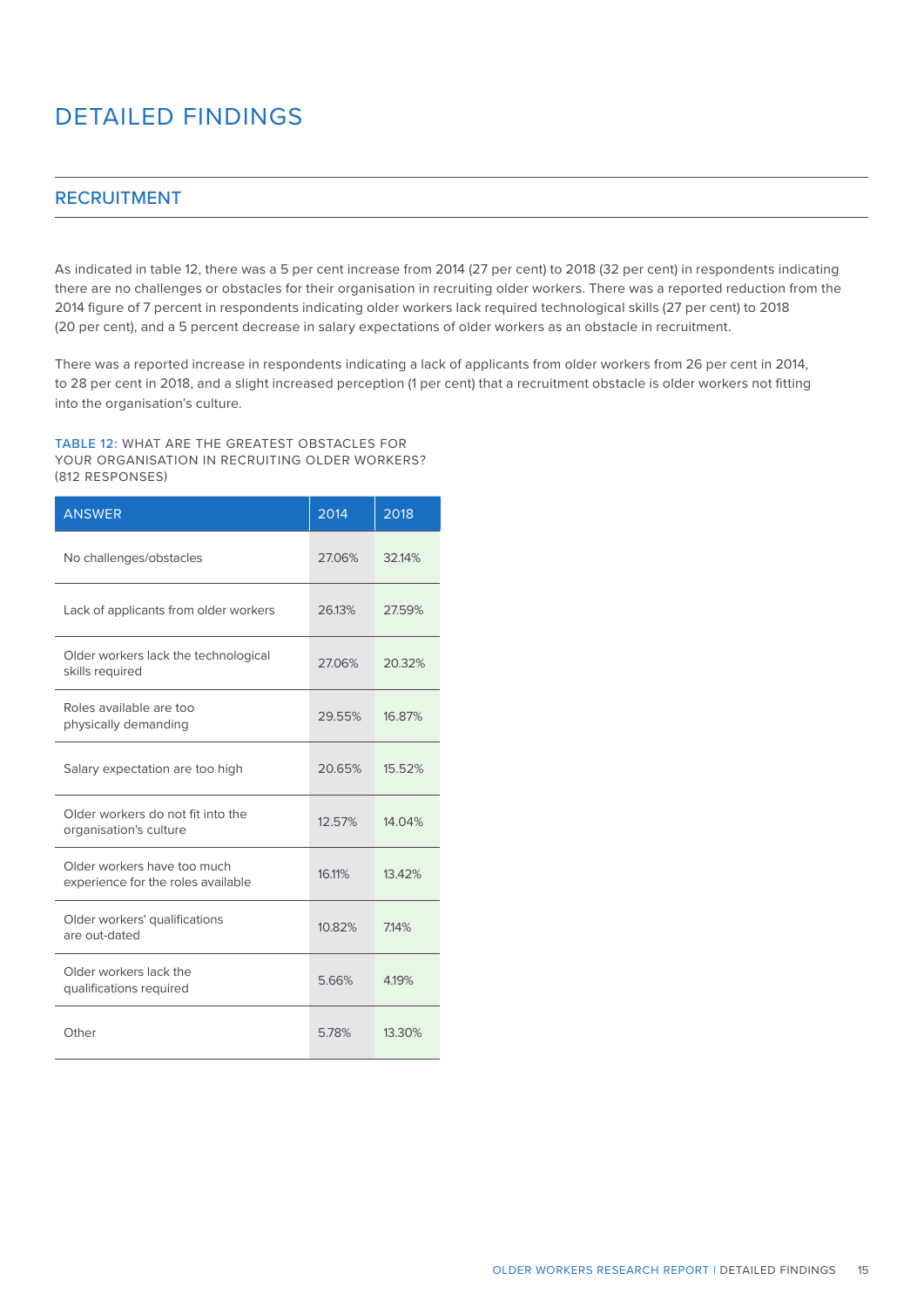### **RETENTION**

When respondents were asked which options were available to employees in their late careers, three quarters (76 per cent) indicated flexible working hours as an option, roughly the same as 2014 (75 per cent), as shown in table 13. There is a reported 12 per cent decrease in long-service awards and recognition from 2014 (59 per cent) to 2018 (46 per cent), a 9 percent decrease in continued access to training and development, and an 8 per cent decrease in career planning and advice options.

TABLE 13: WHICH, IF ANY, OF THE FOLLOWING OPTIONS ARE AVALIABLE IN YOUR ORGANISATION TO EMPLOYEES IN THEIR LATE CAREERS? (791 RESPONSES)

| <b>ANSWER</b>                                   | 2014   | 2018   |
|-------------------------------------------------|--------|--------|
| Flexible working hours                          | 74.63% | 75.98% |
| Part-time options                               | 72.03% | 65.61% |
| Continued access to training<br>and development | 6313%  | 54 49% |
| Long-service awards and recognition             | 58.65% | 46.40% |
| Phased retirement                               | 34.44% | 33.12% |
| Job-sharing options                             | 33.05% | 28.19% |
| Flexible work locations                         | 27.96% | 27.56% |
| Career planning and advice                      | 24.69% | 16.81% |
| Flexible job design policies                    | 13.37% | 13.65% |
| Elderly care leave                              | 14.46% | 11.38% |
| Grandparental leave                             | 9.32%  | 7.84%  |
| Return-to-work options for retirees             | 7.99%  | 7.46%  |
| Loyalty payments                                | 5.69%  | 2.40%  |
| None of the above                               | 7.62%  | 9.61%  |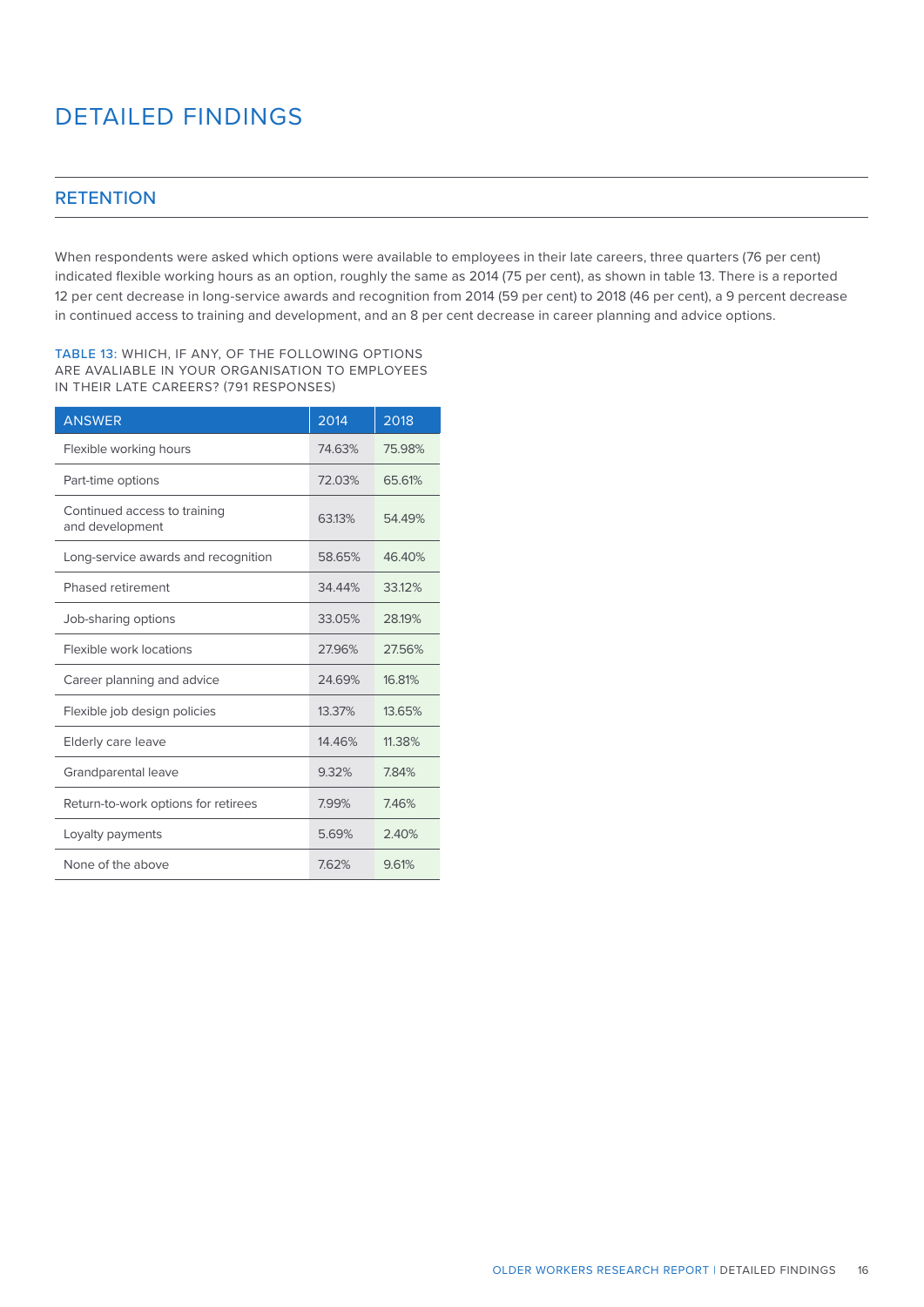#### **RETENTION**

Respondents were asked their opinion of what the best ways to retain older workers in their organisation are. Sample comments follow from the 675 participants who provided insights are set out below:

"Enabling older workers to mentor as part of their job"

"Financial advice for phased retirement options"

### **"A flexible and individual approach. We all age differently"**

"Maintain their motivation to learning"

"Access to training and development"

"Provide a transition to retirement, flexible work arrangements, provide opportunities for older workers who undertake quite physical roles to learn new skills and move into a less physical role"

"Recognise and value the contributions of all members of our workforce. Diversity is just good for business. Create an inclusive culture for all"

"Identify diverse range of role and career opportunities to leverage their expertise; invest in training that ensures their ongoing employability, provide range of flexible work options and benefits to align with what motivates them/their needs"

"Secondments which allow for professional development, training and development is also available and clear lines for career progression or transferring into part time work as a method of transitioning into retirement"

"As with all employees, understand their motivation for being at work, and work to those motivators (e.g. development, financial, career, social). Not everyone is the same, so treat everyone as an individual, and have a conversation with them!"

**"Don't stereotype. Continue to provide interesting and challenging work. Continue to provide learning opportunities.Provide opportunities for them to share their experience"**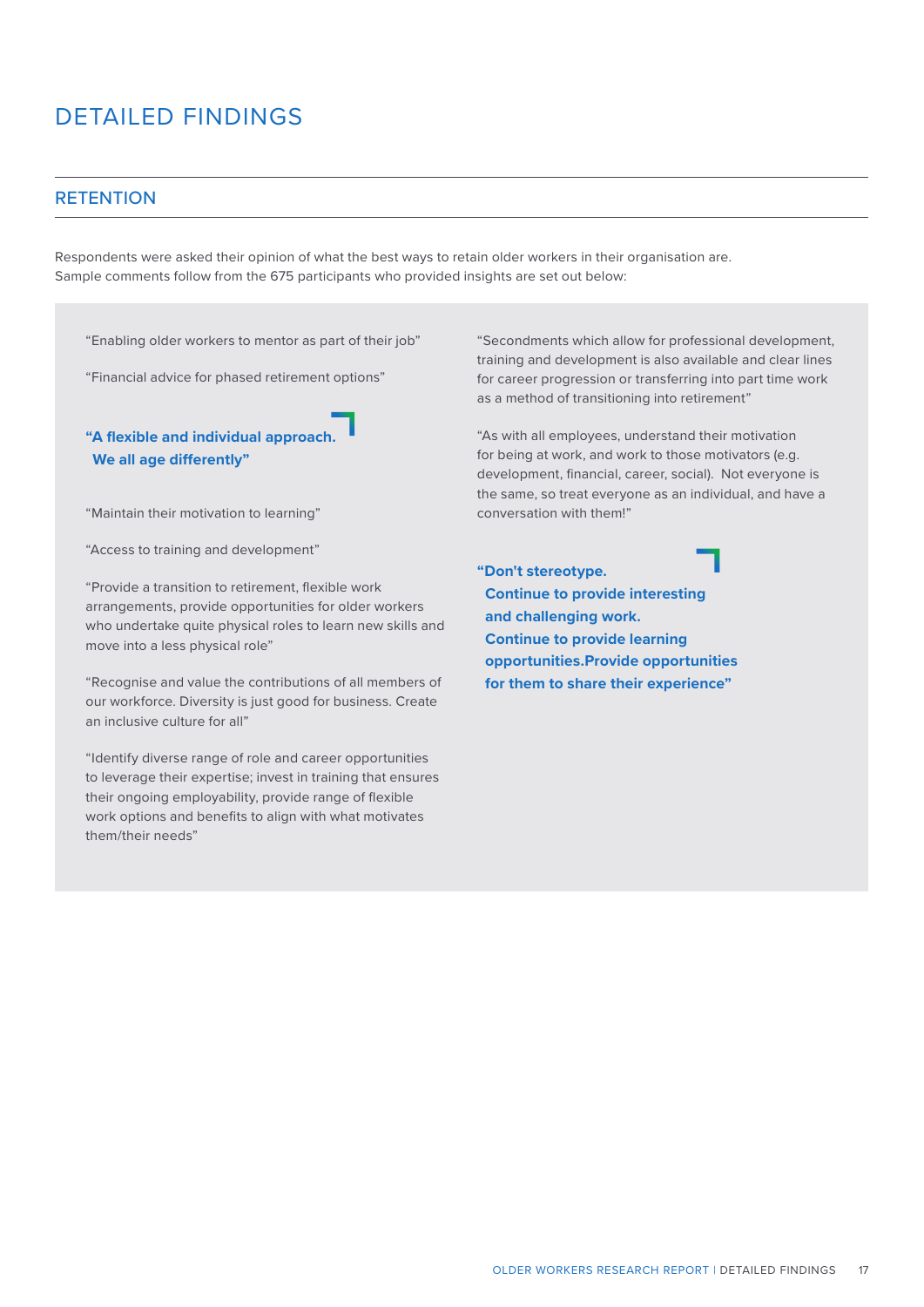### **RETENTION**

Table 14 shows that retirement remains the top reason for older workers exiting organisations in 2018 (77 per cent) as it was in 2014 (83 per cent). Responses indicate a decline of 4 per cent for illness or injury as a reason since 2014, and a 10 per cent decrease in redundancies since 2014. Job restructuring (17 per cent), and work that is too physically demanding (14 per cent) decreased when compared to 2014 responses.

The need for more flexibility increased as a cited reason by 3 per cent since 2014, with poor relationships with managers and caring for a partner or older family member increasing by 1 per cent.

TABLE 14: WHAT ARE THE MOST COMMON REASONS WHY OLDER WORKERS LEAVE YOUR ORGANISATION? (778 RESPONSES)

| <b>ANSWER</b>                             | 2014   | 2018   |
|-------------------------------------------|--------|--------|
| Retirement                                | 83.48% | 77.25% |
| Illness or injury                         | 27.27% | 22.88% |
| Redundancy                                | 32.04% | 22.24% |
| Access to superannuation                  | 17.73% | 16.84% |
| Job restructuring                         | 20.12% | 16.58% |
| Poor relationship with manager            | 14.98% | 16.20% |
| Caring for partner or older family member | 14.92% | 15.42% |
| Work too physically demanding             | 18.28% | 14.27% |
| Need for more flexibility                 | 9.96%  | 12.85% |
| Lack of promotion opportunities           | 12.17% | 12.08% |
| Caring for children or grandchildren      | 9.35%  | 10.03% |
| Other                                     | 6.29%  | 10.28% |

A greater proportion of respondents in 2018 (63 per cent) report older worker departures cause loss of key skills and knowledge compared with 2012 (46 per cent), a difference of by 17 per cent as seen in table 15. More than one fifth (23 per cent) of respondents indicated that older worker departures have not caused a loss of key skills and knowledge, a decrease of 15 per cent since 2012.

#### TABLE 15: HAVE OLDER WORKER DEPARTURES CAUSED LOSS OF KEY SKILLS OR KNOWLEDGE? (787 RESPONSES)

| <b>ANSWER</b> | 2014   | 2018   |
|---------------|--------|--------|
| Yes           | 45.73% | 62.52% |
| Νo            | 38.03% | 22.62% |
| Don't know    | 16.24% | 14.87% |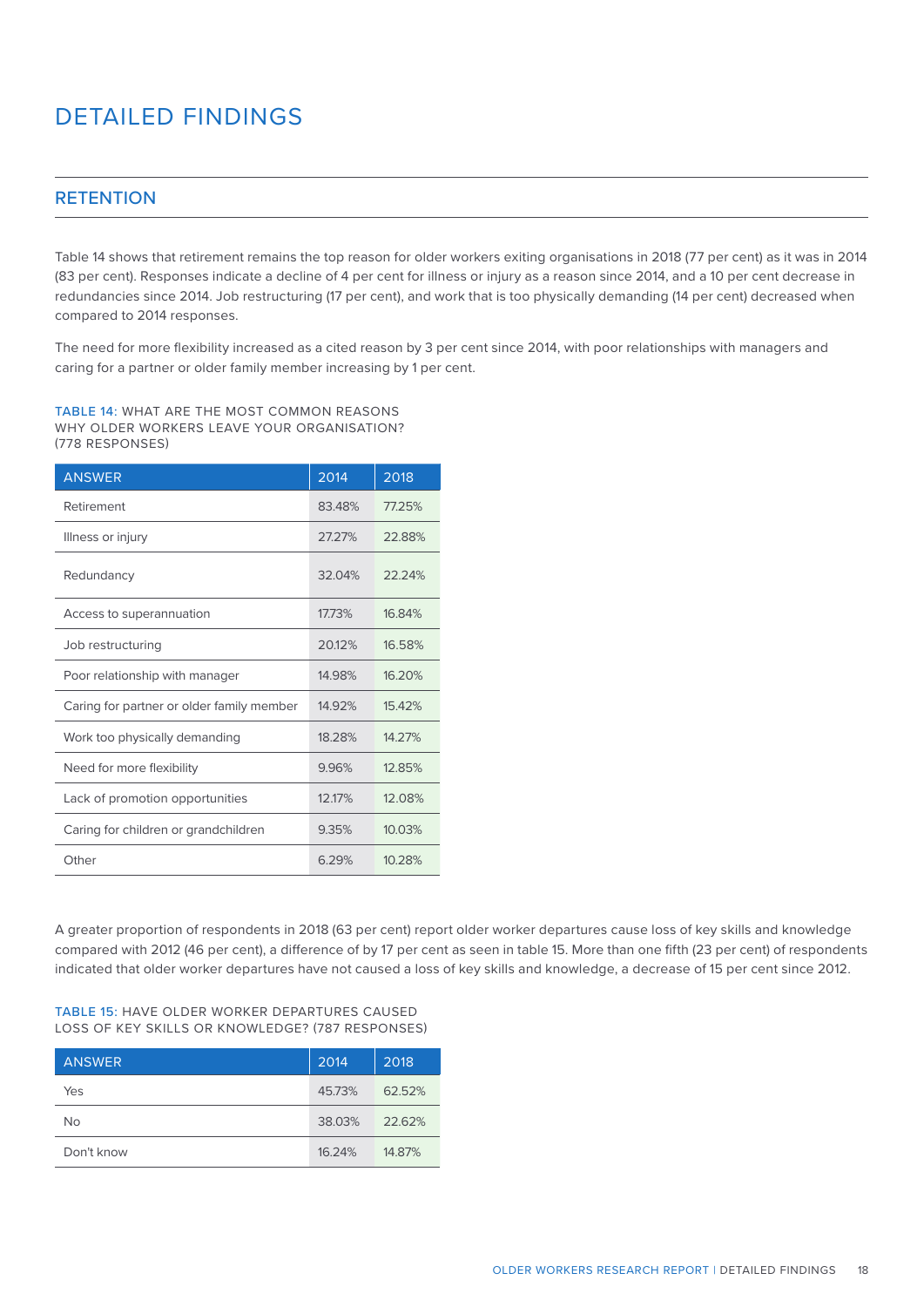### **RETENTION**

When respondents were asked if their organisation captures corporate knowledge from older workers who are transitioning out of the workforce, more than a quarter (26 per cent) indicated often or always, a 3 per cent increase since 2014 (23 per cent) as shown in table 16.

TABLE 16: DOES YOUR ORGANISATION CAPTURE CORPORATE KNOWDELGE FROM OLDER WORKERS AS THEY TRANSITION OUT OF THE WORKFORCE? (783 RESPONSES)

| <b>ANSWER</b> | 2014   | 2018   |
|---------------|--------|--------|
| Always        | 6.34%  | 9.96%  |
| Often         | 16.82% | 15.84% |
| Sometimes     | 36.99% | 38.19% |
| Seldom        | 27.54% | 24.39% |
| Never         | 12.31% | 11.62% |
| Other         | 6.29%  | 10.28% |

As shown in table 17, since 2014, 8 per cent fewer respondents indicate their organisation offer a mentoring program to facilitate knowledge transfer between older and younger workers. Responses indicate more than two-thirds (67 per cent) of organisations do not offer a mentoring program to facilitate knowledge transfer, an increase of 4 per cent since 2014.

TABLE 17: DOES YOUR ORGANISATION HAVE A MENTORING PROGRAM THAT FACILITATES KNOWLEDGE TRANSFER FROM OLDER TO YOUNGER WORKERS? (788 RESPONSES)

| <b>ANSWER</b> | 2014   | 2018   |
|---------------|--------|--------|
| Yes           | 30.88% | 22.72% |
| No            | 62.86% | 6739%  |
| Don't know    | 6.26%  | 9.90%  |

More than half (56 per cent) of respondents indicate their organisation does not have a transition to retirement strategy in place to support older workers exiting the workforce, as seen in table 18. Around a third (32 per cent) currently have a strategy or plan to introduce a strategy in the future.

TABLE 18: DOES YOUR ORGANISATION HAVE A TRANSITION TO RETIREMENT STRATEGY IN PLACE? (790 RESPONSES)

| <b>ANSWER</b>      | 2018   |
|--------------------|--------|
| Yes                | 20.76% |
| No                 | 55.57% |
| Don't know         | 12.78% |
| Plans to in future | 10.89% |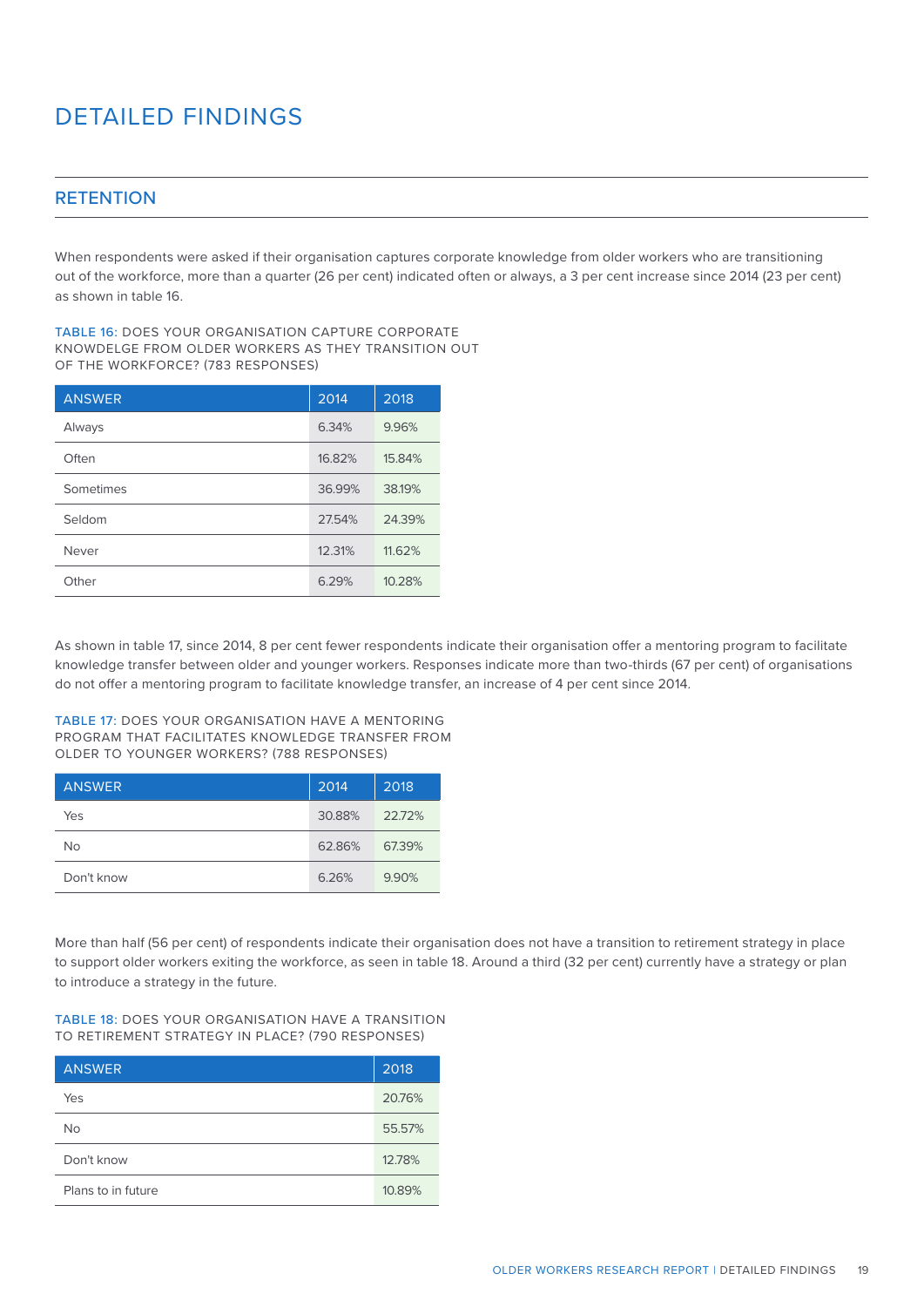### TRAINING & DEVELOPMENT

The most practiced methods to ensure employees of all ages can access training and development opportunities remains consistent with 2014 trends with regularly reviewing training needs for all employees (60 per cent), line managers being required to encourage employees of all ages to participate in training (44 per cent), and offering a diverse range of training options relevant to employees of all ages (43 per cent) the top three opportunities as seen in table 19.

Responses indicate a 3 per cent decrease in promoting opportunities to specific groups through demographically-based communications since 2014, and a 3 per cent increase in other strategies being employed since 2014.

TABLE 19: WHAT PRACTICES DOES YOUR ORGANISATION UNDERTAKE TO ENSURE EMPLOYEES OF ALL AGES CAN ACCESS TRAINING AND DEVELOPMENT OPPORTUNITIES? (772 RESPONSES)

| <b>ANSWER</b>                                                                                 | 2014   | 2018   |
|-----------------------------------------------------------------------------------------------|--------|--------|
| Regular review of training needs<br>for all employees                                         | 61.43% | 60.49% |
| Line managers required to encourage<br>employee of all ages to participate<br>in training     | 47.40% | 43.65% |
| Offer a diverse range of training options<br>relevant to employees of all ages                | 35.14% | 42.62% |
| Promoting opportunities to specific<br>groups through demographically-based<br>communications | 7.68%  | 4.27%  |
| Monitor participation rates in training<br>schemes by age                                     | 3.96%  | 3.11%  |
| No practices undertaken                                                                       | 16.22% | 16.84% |
| Other                                                                                         | 3.11%  | 5.96%  |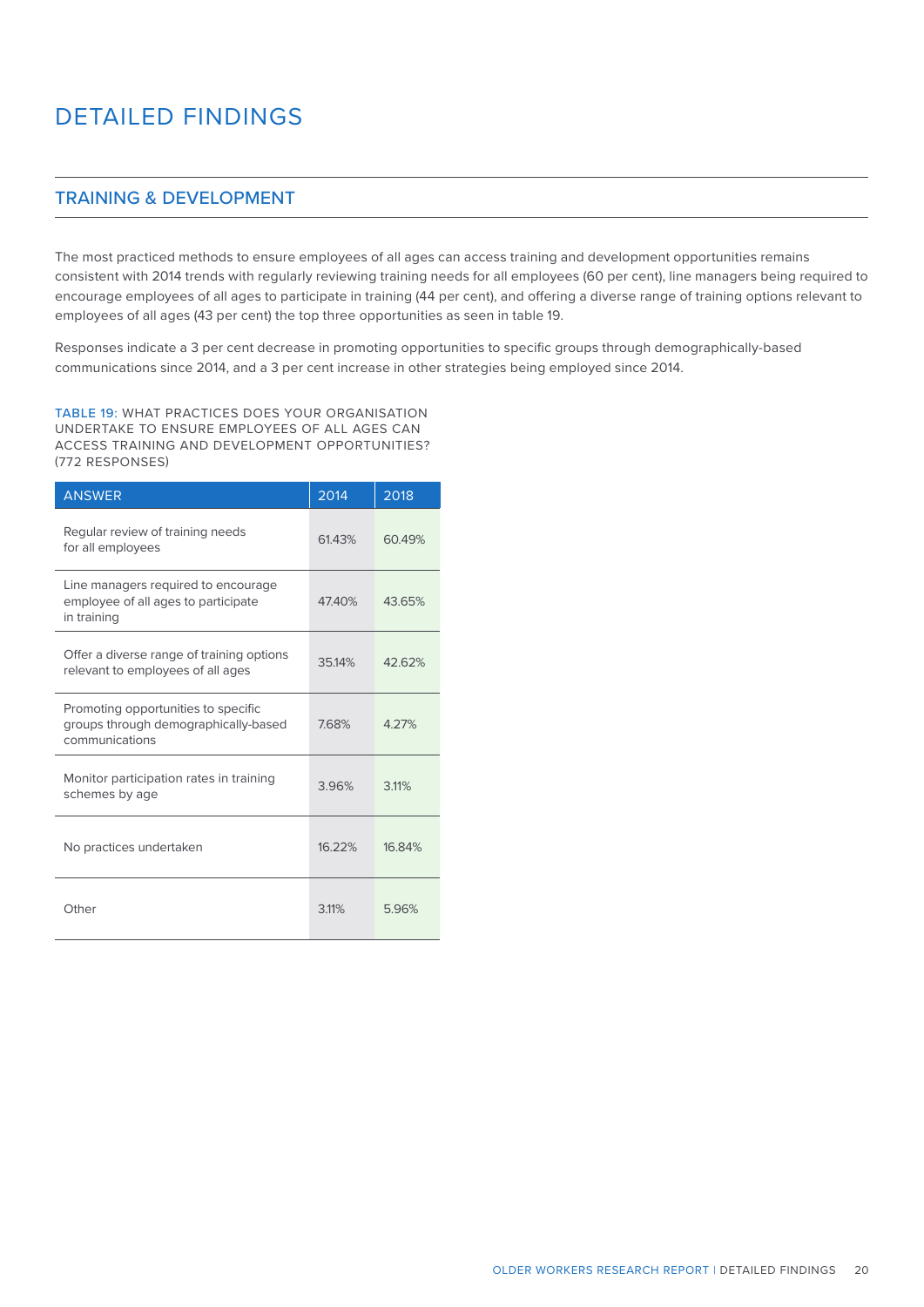### TRAINING & DEVELOPMENT

Table 20 shows 8 per cent of respondents indicated line managers in their organisation are given training on how to manage different generations often or always, not greatly different to 2014 results (6 per cent). More than three quarters (76 per cent) of respondents in 2018 indicate that line managers in their organisation seldom or never are given training on how to manage different generations, also not greatly different to 2014 responses (77 per cent).

TABLE 20: ARE LINE MANAGERS IN YOUR ORGANISATION GIVEN TRAINING ON HOW TO MANAGE DIFFERENT GENERATIONS? (772 RESPONSES)

| <b>ANSWER</b> | 2014   | 2018   |
|---------------|--------|--------|
| Always        | 1.53%  | 3.50%  |
| Often         | 4.10%  | 4.02%  |
| Sometimes     | 17.68% | 17.75% |
| Seldom        | 27.28% | 23.06% |
| Never         | 49.42% | 52.68% |

As shown in table 21, there is a decrease in respondents reporting employees in their organisation being given unconscious bias training often or always, from 26 per cent in 2014, to 22 per cent in 2018. There is also a reported increase of 8 per cent in reporting employees seldom or never being given unconscious bias training, from 2014 (46 per cent) to 2018 (54 per cent).

TABLE 21: IF YOUR ORGANISATION PROVIDES UNCONSCIOUS BIAS TRAINING, DOES IT ADDRESS AGE-RELATED BIAS? (727 RESPONSES)

| <b>ANSWER</b> | 2014   | 2018   |
|---------------|--------|--------|
| Always        | 12.00% | 12.65% |
| Often         | 13.68% | 9.49%  |
| Sometimes     | 28.32% | 23.80% |
| Seldom        | 27.37% | 18.29% |
| Never         | 18.63% | 35.76% |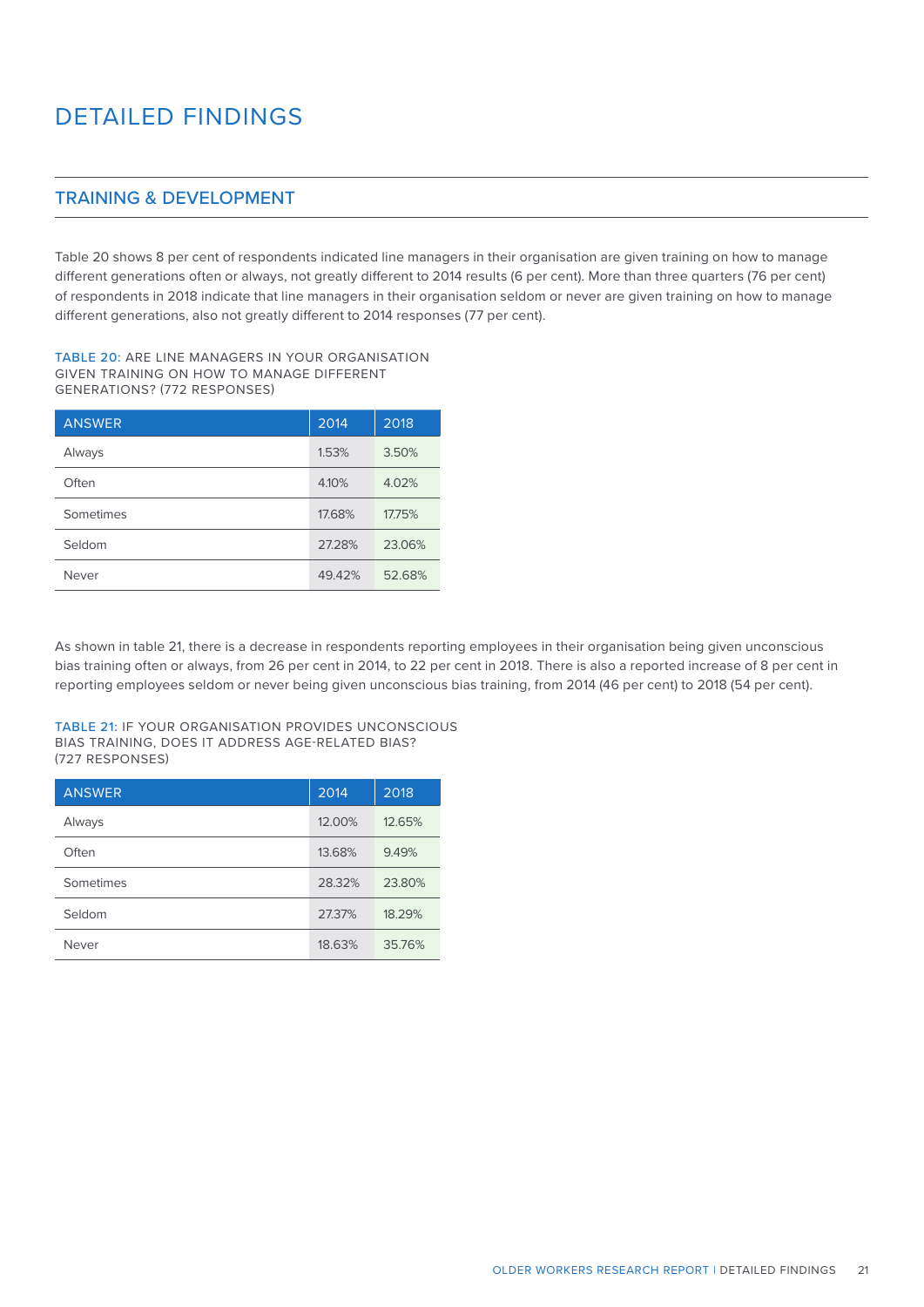### TRAINING & DEVELOPMENT

Respondents indicate that of the organisation's providing unconscious bias training, there is a reported decrease of 4 per cent in addressing age-related bias often or always, from 2014 (26 per cent) to 2018 (22 per cent), as shown in table 22. There is a reported increase of 8 per cent in organisations seldom or never addressing age-related bias, from 46 per cent in 2014 to 54 per cent in 2018.

TABLE 22: IF YOUR ORGANISATION PROVIDES UNCONSCIOUS BIAS TRAINING, DOES IT ADDRESS AGE-RELATED BIAS? (727 RESPONSES)

| <b>ANSWER</b> | 2014   | 2018   |
|---------------|--------|--------|
| Always        | 12.00% | 12.65% |
| Often         | 13.68% | 9.49%  |
| Sometimes     | 28.32% | 23.80% |
| Seldom        | 27.37% | 18.29% |
| Never         | 18.63% | 35.76% |